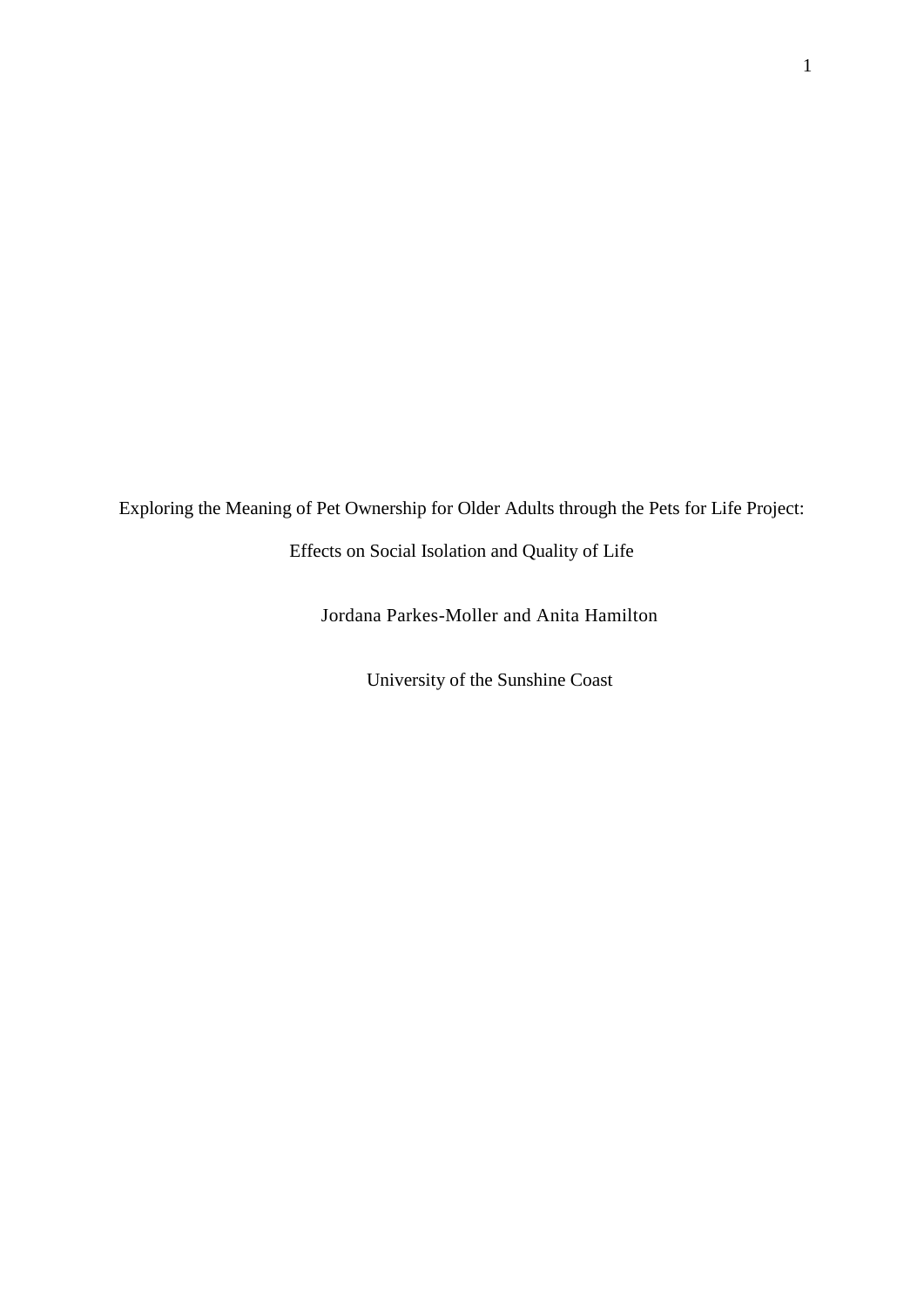#### Abstract

*Objectives:* This study investigated the impact of the Pets for Life project on social isolation quality of life, and the meaning of pet ownership for older adults. *Methods:* In this mixed methods study, purposive sampling was used to recruit eight older adults participating in Pets for Life. Quality of life was measured using the Short-Form 36-item Health Survey (SF-36V2®). Semi-structured interviews explored social isolation, experiences of the Pets for Life Project and the meaning of pet ownership. *Results:* Effects of social isolation were found to vary between participants. Pets had a positive impact on their owners and ongoing pet ownership had health-related benefits. The Pets for Life Project has a key role in supporting ongoing pet ownership. *Discussion:* The Pets for Life project plays an important role in supporting ongoing pet ownership and this has important social, physical and mental health benefits for older adults living in the community.

Keywords: older adults, quality of life, pet ownership, meaning, social isolation

#### **Acknowledgments**

The authors wish to acknowledge the contribution made by the staff at the Pets for Life Project at the Caloundra Community Centre and their collaboration throughout this research process. Additionally, to the University of the Sunshine Coast for making this research project possible, and to the participants who gave their time willingly to be involved in this research.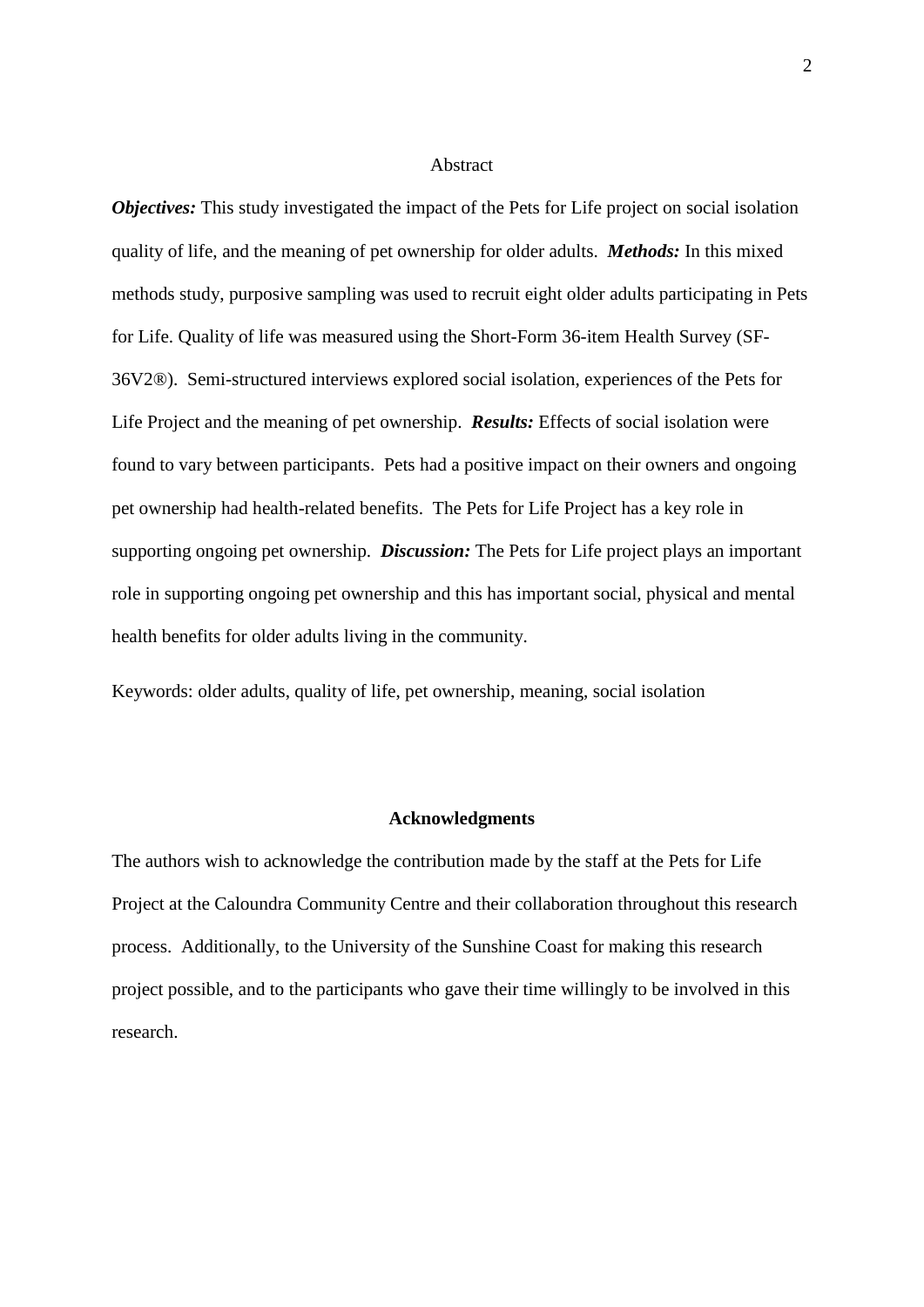Exploring the Meaning of Pet Ownership for Older Adults through the Pets for Life Project: Effects on Social Isolation and Quality of Life

# **Social Isolation and Quality of Life**

Social isolation is a growing health issue in the developed world that especially affects vulnerable groups, such as the older population (Cattan, White, Bond, & Learmouth, 2005). The health implications of social isolation are not clearly understood, however, research suggests that social isolation plays a dynamic role in contributing to poor health, including lowering quality of life (British Columbia Ministry of Health, 2004; Cacioppo & Hawkley, 2003; Cornwell & Waite, 2009). The growing number of older adults living alone in our communities indicates an ongoing risk of social isolation, as the prevalence of social isolation increases with ageing (Cattan et al., 2005; Coyle & Dugan, 2012). The high incidence of social isolation in the older population may be due to a variety of factors including decreased social interaction, issues with transportation, becoming widowed, living alone, and low socio-economic status (British Columbia Ministry of Health, 2004; Cacioppo & Hawkley, 2003; Cornwell & Waite, 2009).

Although social isolation has been difficult to define (Cornwell & Waite, 2009) there seems to be some consensus amongst authors that there are two components of social isolation: the perceived isolation and the actual isolation (Dickens, Richards, Greaves,  $\&$ Campbell, 2011; House, 2001; Thoits, 1995). For the purpose of this study, social isolation encompasses both perceived and actual isolation.

Strategies to prevent or ameliorate the negative implications of social isolation are of particular importance because there is evidence to suggest that reducing social isolation can improve health-related quality of life (British Columbia Ministry of Health, 2004). A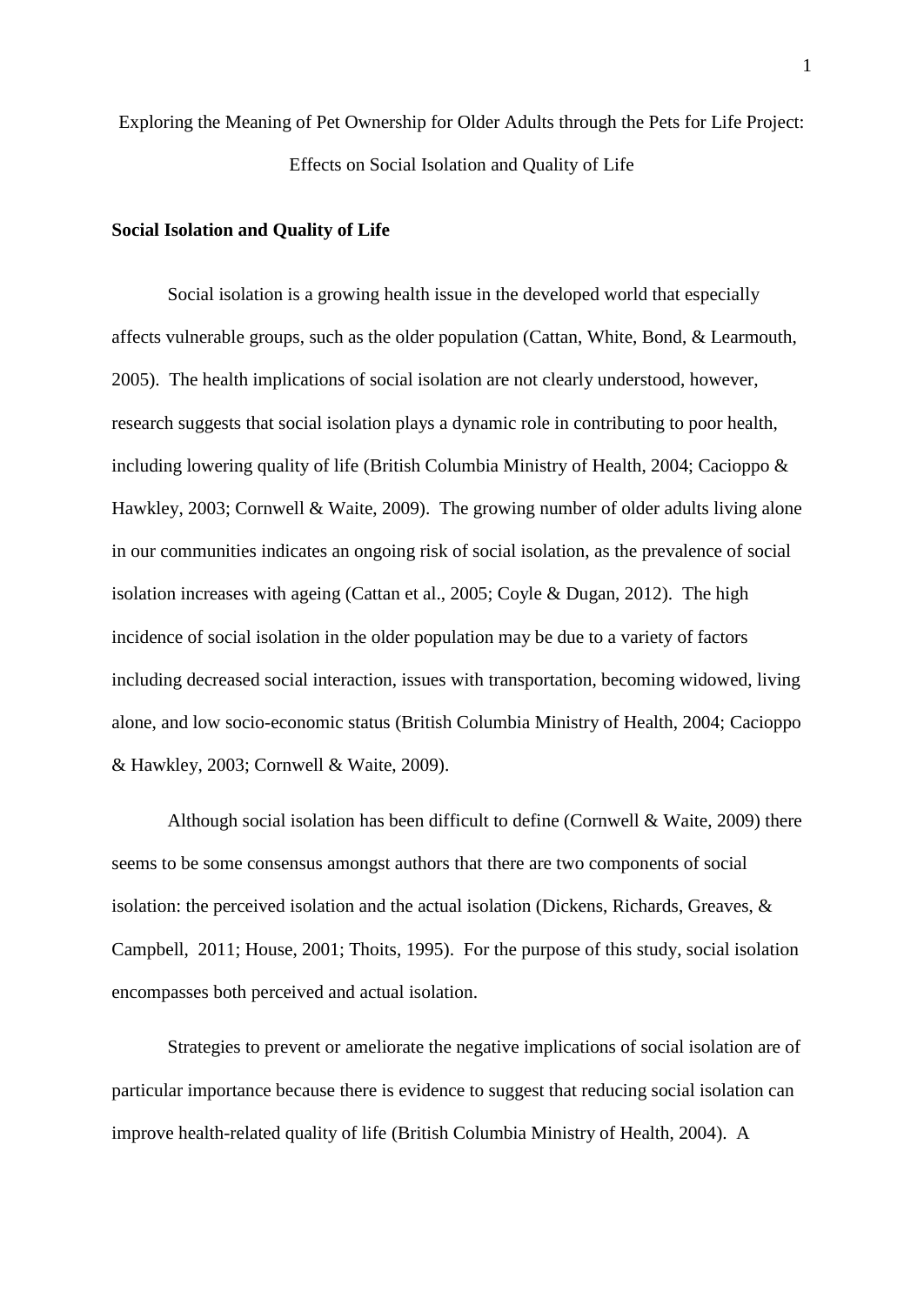strategy to reduce social isolation that has been identified in the literature is pet ownership (Grenade & Boldy, 2008; Keil, 1998; Parslow, Christensen, Rodgers, & Jacomb, 2005).

# **Health and Wellbeing Benefits of Pet Ownership**

The research findings and approaches regarding the benefits of pet ownership are varied (Headey, 2003). The potential health benefits of pet ownership have been tested through various methodologies, which may have contributed to the inconsistent findings (Pachana, Ford, Andrew, & Dobson, 2005). Some studies have found that there were no direct physical or mental health benefits to pet ownership (Parker et al., 2010; Straatman, Hanson, Endenburg, & Mol, 1997; Parslow et al., 2005). However, these studies tended to focus on specific health improvements that pets might provide (Herzog, 2011). Some studies have also found contradictory evidence to previous research. For example, it was found in a study by Friedmann, Honori Katcher, Lynch and Thomas (1980) that in the year following discharge from a coronary care unit there was a lower mortality rate for people with pets than people without pets. However, in more recent research Parker et al. (2010) found that people with pets who had experienced a heart attack were more likely to have re-admissions than people who had heart attacks and did not have pets.

Recent studies that have furthered the research on the potential health benefits of pet ownership are limited (Herzog, 2011; Knight & Edwards, 2008). Due to the difficulty in making assumptions about population-wide effects of pet ownership, Headey, Grabka, Kelley, Reddy, and Tseng (2002) suggest that it may be useful to further research on specific groups, such as older adults. McNicholas et al. (2005) have suggested that in future studies a broader definition of health should be taken, rather than concluding that pets either do or do not have health benefits from focussing on one particular aspect of health. The World Health Organisation defines health as "a state of complete physical, mental and social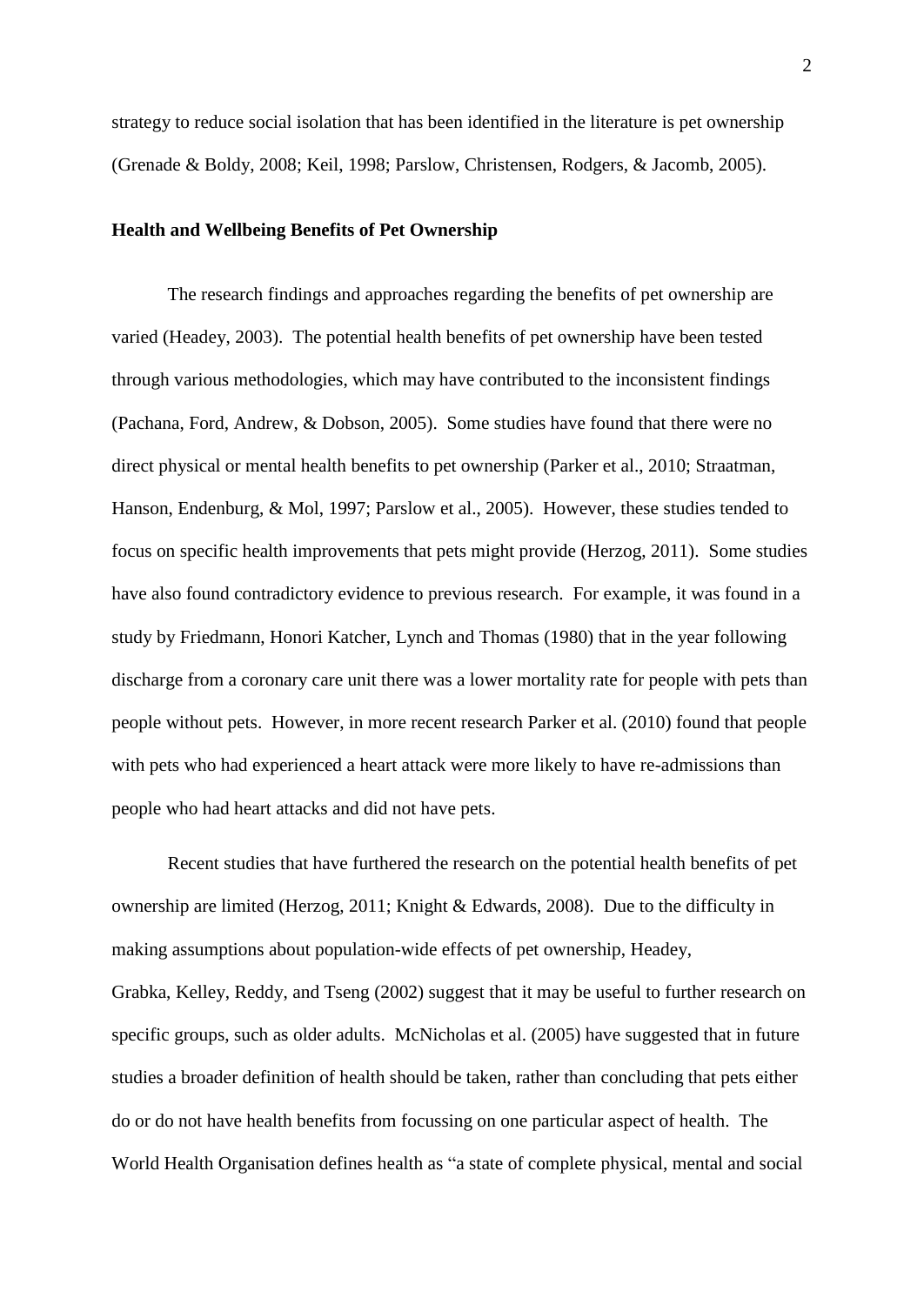wellbeing" (1946, p.100). This holistic view of health, was adopted throughout this study and has been termed health-related benefits.

Various studies have found that there may be physical and mental health benefits to pet ownership, for example a decrease in stress indicators (Allen, Hammon Kellegrew, & Jaffe, 2000; Dembicki & Anderson, 1996). Some research also shows that merely being in the presence of an animal has a physiological relaxing mechanism (Knight & Edwards, 2008). Pets require feeding, grooming and caring for, which promotes a routine and has been found to be beneficial in prompting self-care tasks in individuals (Dembicki  $\&$  Anderson, 1996).

There may be mental benefits to pet ownership in terms of people classifying their pet as an important part of their lives. The pets therefore have a positive impact on happiness due to being given a role of social support (McConnell, Brown, Shoda, Stayton & Martin, 2011). Pets have been found to decrease feelings of loneliness and, dogs specifically, were found to increase the owner's sense of safety (Allen et al., 2000; Boldt & Dellmann-Jenkins, 1992; Knight & Edwards, 2008). Depression and anxiety were found to be less in people with pets than in people without pets for specific populations (McConnell et al., 2011; Serpell, 1991). Pets have even been described as "emotional anchors" for people who are going through a transitional stage in their life (Brickel, 1986, p. 312). This may be especially true for the older population who are likely to experience many life transitions such as the loss of their spouse (Grenade & Boldy, 2008). Many participants in past studies have expressed the high level of value that they had for their pets, and how their pets comforted and motivated them, for example, dogs motivated people to go walking (Allen et al., 2000; Knight & Edwards, 2008). These benefits were particularly identified for people who expressed that they were lonely (Allen et al., 2000; Knight & Edwards, 2008). Wells (2009)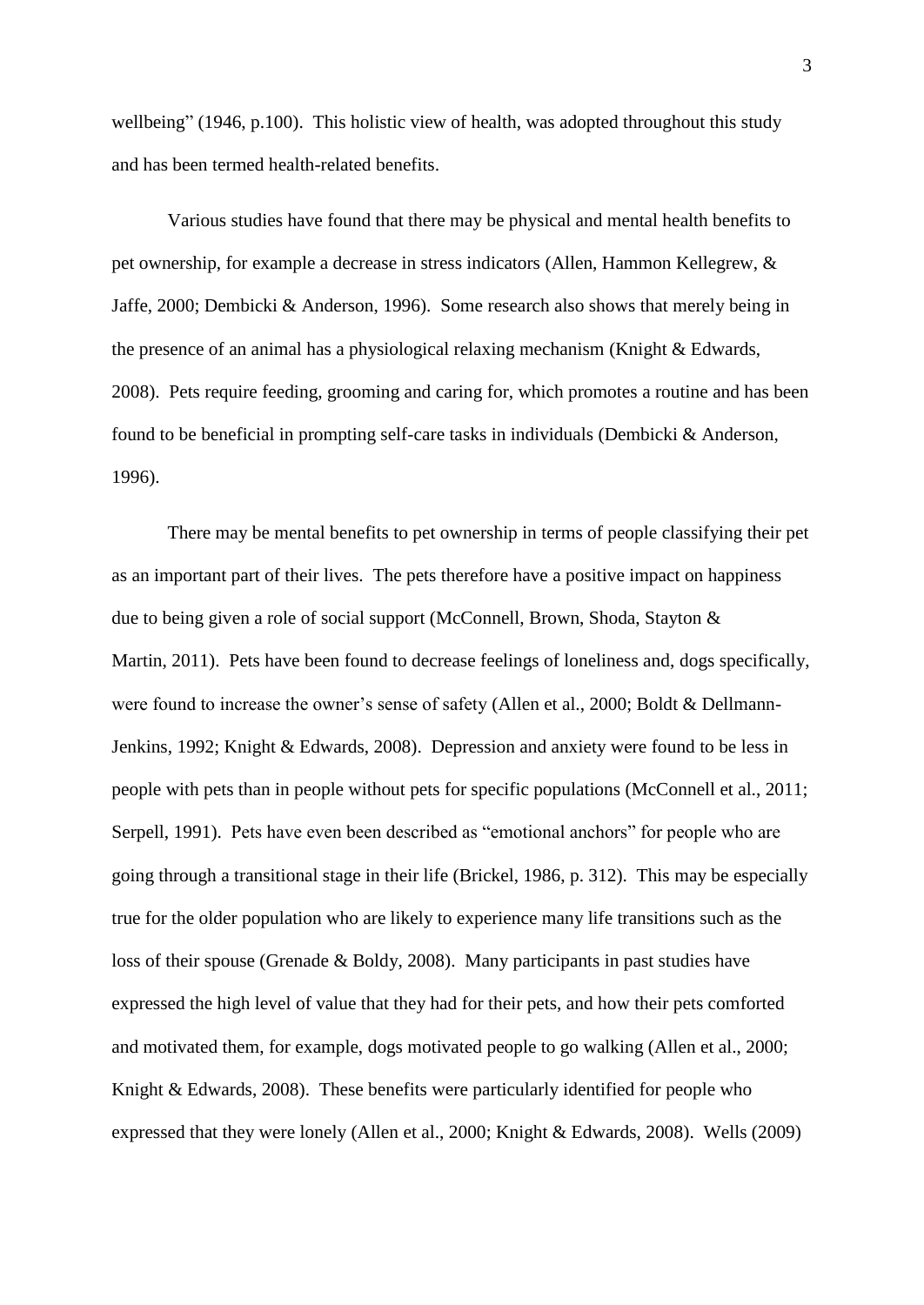also notes that pets can facilitate social interaction between people, for instance walking a dog may create a common interest for strangers to initiate conversation.

Research to date suggests that pets may help improve health and wellbeing in some populations (Allen et al., 2000; McConnell et al., 2011; Serpell, 1991; Wells, 2009). The longitudinal research evaluated by Headey et al. (2002) suggested that older people may benefit more so from the companionship provided by a pet compared to other groups. Despite the existing research, evidence through further studies is required to explore the benefits of pet ownership as a whole (Boldt & Dellmann-Jenkins, 1992; Herzog, 2011).

A gap noted in the literature is that few recent studies directly explored the meaning of pet ownership to an older population (Wells & Rodi, 2000). The existing research focused on different populations such as animal assisted therapy for older adults in residential care (Rosenkoetter, 1991). Those studies that did look at older adults in the community investigated specific aspects of pet care such as playing with a pet or pet attachment rather than the meaning of pet ownership as a whole (Tucker, Friedman, Tsai & Martin, 1995; Winefield, Black, & Chur-Hanson, 2008).

# **Benefits of Supporting Ongoing Pet Ownership in Older Adults**

There is no literature exploring how promoting and supporting ongoing pet ownership may influence a person's social isolation and overall quality of life. In a Queensland-based community program called the Pets for Life Project, volunteers are matched to an older adult who is having difficulty maintaining care of their pet. Volunteers visit several times a week to provide assistance in a variety of tasks, which may include grooming, exercising or giving medication to the pet. The overall aim of the Pets for Life Project is to support older adults in their homes, to maintain pet care. Anecdotally, many of the participants are reported to be at a risk of social isolation and may be experiencing lowered quality of life. In addition to the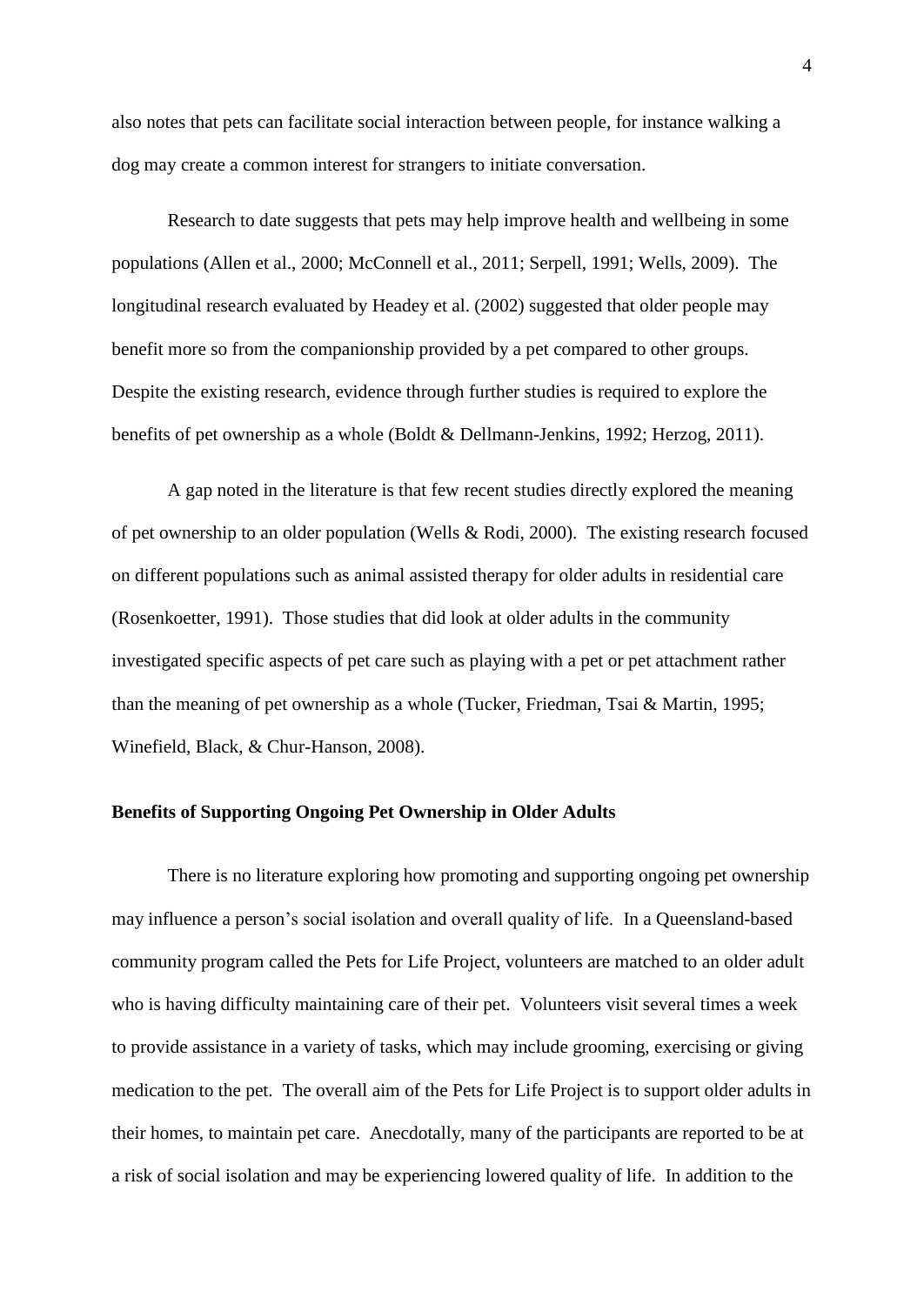volunteers providing pet care services they may also have a social role with the participant. The Pets for Life Project also has other social events throughout the year for participants, such as end of year lunches. Therefore the objective of Pets for Life is not merely practical services but providing an avenue of social interaction for participants.

The aim of this study was to explore the meaning of pet ownership for the older adults who are involved in the Pets for Life Project and therefore living in the community. Additionally, the study aimed to explore the lived experience of the people within the project, in relation to their perceived quality of life and social isolation.

#### **Methods**

### **Research Design**

All research begins on the premise of certain assumptions or philosophical viewpoints (Creswell, 2003). It was clear from the outset of the research process that there would be a small sample due to the small population within the Pets for Life Project and the specific inclusion criteria that participants would need to fit into to be included in the research. Consideration was given to utilising a solely qualitative approach to research. This was due to the fact that qualitative methods do not rely on the size of the sample and rather focus on depth and richness of data collection (Liamputtong, 2010). However, the use of quantitative methods was also required as it was desirable to be able to compare the participants' levels of quality of life to normative data. This comparison would help to identify whether the population being examined were experiencing a level of quality of life less than that of the wider population. In order to be able to utilise both qualitative and quantitative components, a mixed methods design was chosen.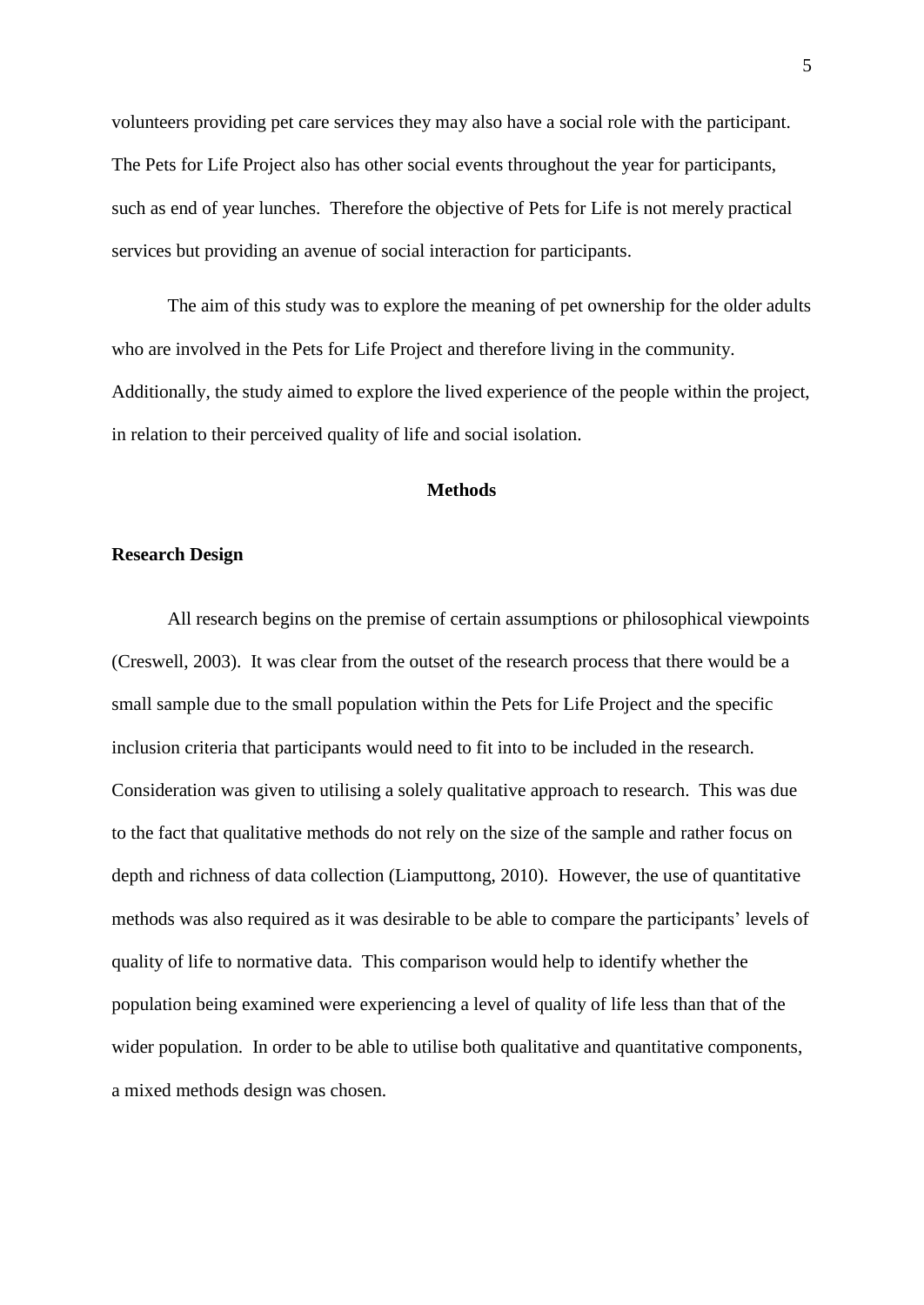The quantitative research process employed a survey tool to gather data which would be used to contextualise the qualitative component of this study. However, qualitative methods were given higher status in the research process as it provides a mechanism for exploring the lived experience of participants, complementing the research question (Grbich, 2010; Liamputtong, 2010). Mixed methods research can be conceptualised by typology. This study used a sequential typology of a mixed methods approach with a focus on qualitative research (Creswell, Plano Clark, Gutmann, & Hanson, 2003). Integration of the qualitative and quantitative forms occurred specifically at the data analysis and interpretation phases (Creswell et al., 2003).

The qualitative research process in this study employed an interpretive phenomenological methodology (Carpenter, 2010). Interpretive phenomenology is a methodological approach which aims to explore the meaning that individuals have for certain experiences (Carpenter, 2010). This approach utilised semi-structured interviews to allow for some direction as to the content of the answer but also providing the opportunity for participants to discuss themes that they felt were relevant.

Ethical approval was obtained through the University of the Sunshine Coast Human Research Ethics Committee.

# **Sample**

The aim was to recruit ten members from the Pets for Life Project for inclusion in this study. Sampling was purposive with any person who met the following criteria being invited to participate. The inclusion criteria was defined as: on the waiting list or who have been participating in the Pets for Life Project for up to twelve months, were 60 years of age or over, and having no known mental health or cognitive issues. These criteria were set as the population being researched were older people who could be defined in accordance with the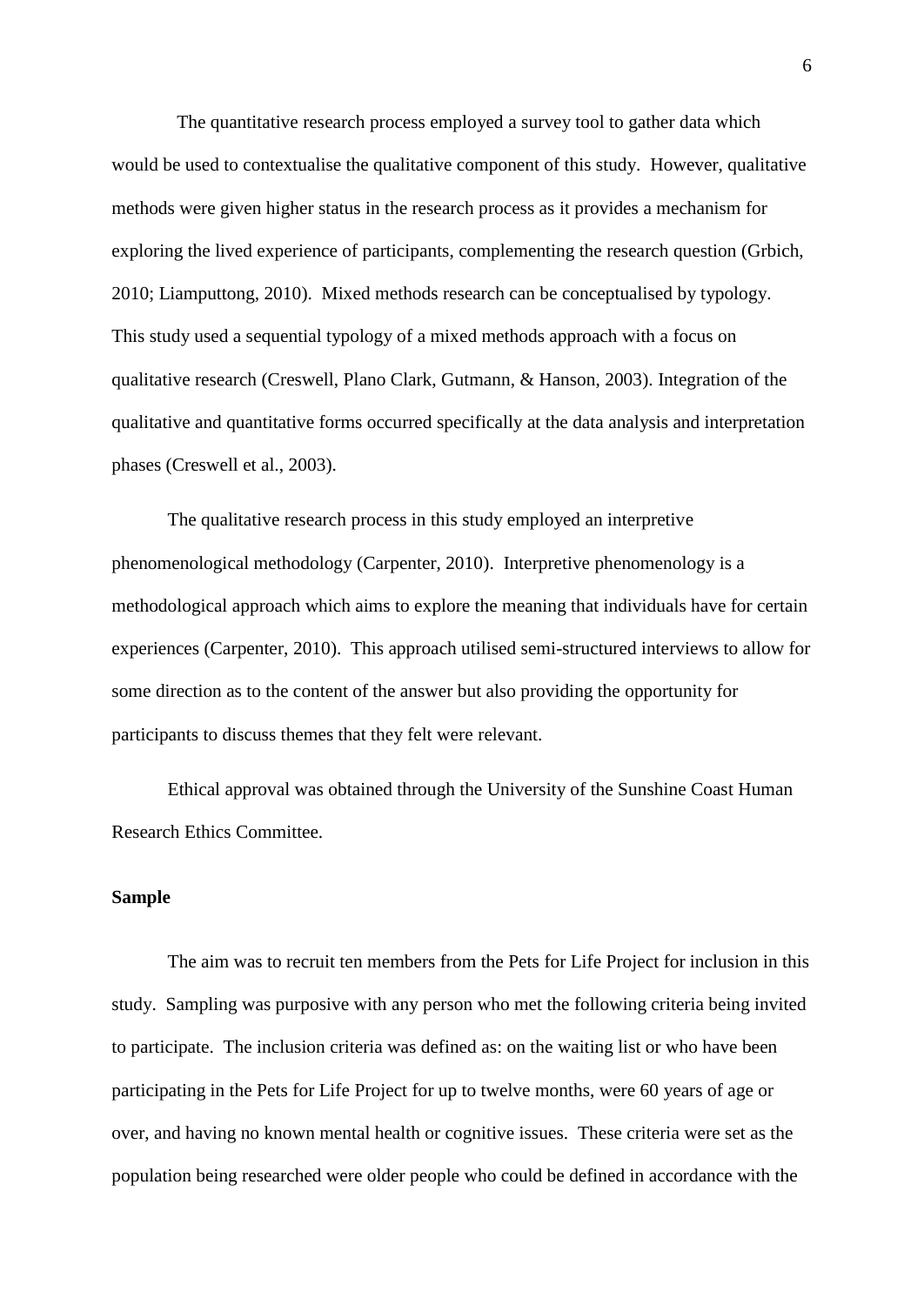World Health Organisation as 60 years of age or over (2013). Participants who had been in the program less than a year were sought because this would give them insight as a relatively new person to the program so as to allow future research to be completed after the participants being involved for more than a year. In the original study design the recruitment criteria stipulated that a participant must only have been in the project for up to 3 months. This was amended to 12 months after consultation with the Pets for Life Project as there was a very limited number of participants who would then be suitable for the research (under two people). Due to ethical consideration it was necessary to recruit participants with no known mental health or cognitive issues to ensure the research would not impact on their conditions. Informed written consent was obtained from all participants.

# **Measures**

This investigation employed a quantitative measure of health-related quality of life as well as using semi-structured, in-depth interviews to collect qualitative information concerning: the Pets for Life Project, social isolation, and the meaning of pet ownership.

## **Quality of life**

Quantitative measurement of health-related quality of life was undertaken using the Short-Form 36-item Health Survey version 2 (SF-36V2®, Ware et al., 2008). Questions in this self-report survey related to the following areas: physical functioning, role-physical, bodily pain, general health, vitality, social functioning, role-emotional, mental health, and reported health transition. To keep the burden on participants to a minimum, the short form version of the quality of life survey was used. The SF-36V2® has acceptance for clinical use in measuring health and quality of life (Ware et al., 2008). It is a generic measure with sound psychometric properties that has been found useful to compare specific populations such as the older population through the use of normative data (Ware & Gandek, 1998).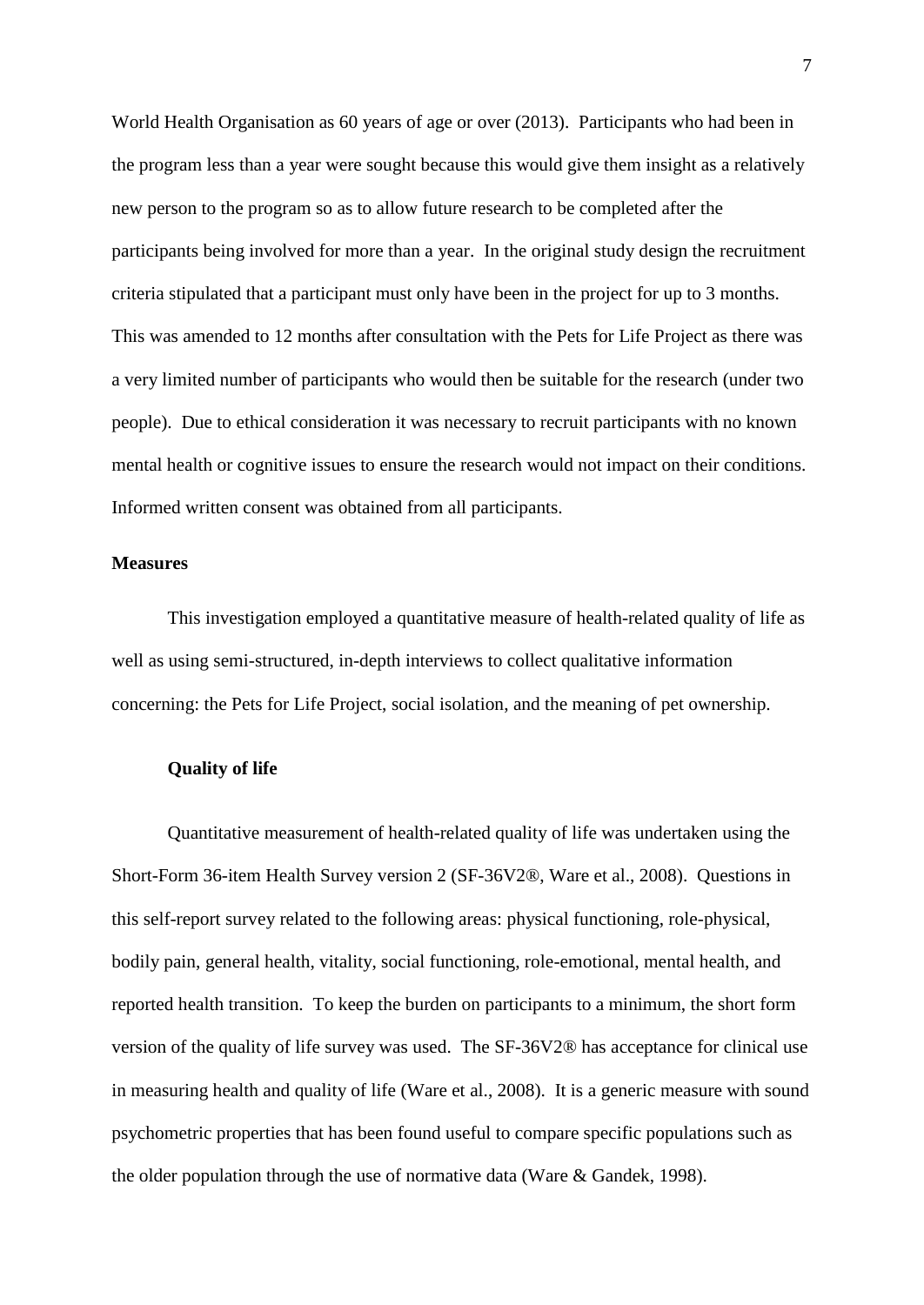#### **Social isolation, Pets for Life Project and pet ownership**

Qualitative methods are used to explore the lived experiences of people (Carpenter, 2010). Semi-structured, in-depth interviews were therefore used to collect information on the participant's perceived social isolation, their experiences of the Pets for Life project and the meaning they find in pet ownership. Persons interested in further details of the interview structure may contact the first author.

#### **Rigour and Trustworthiness**

The approach to conducting rigorous research is different between qualitative research and quantitative research. In qualitative research rigour focuses on the concept of trustworthiness (Krefting, 1991). This study employed the following strategies to increase trustworthiness. Triangulation of data was used by utilising multiple collection methods: existing literature and both qualitative and quantitative data forms. This increased the credibility of the data by crosschecking and assessing the results against each other (Krefting, 1991). Multiple researchers analysed the data, increasing the data dependability by crosschecking that similar codes and themes were identified by each researcher (Krefting, 1991). Member checking in this study was used by rechecking themes with the participants; and was completed immediately after the interview and then again approximately one month after the interview. Ensuring that participants' viewpoints have been accurately translated into themes increases the credibility of qualitative research (Grbich, 2010). Data dependability was increased by including the variability of the data in the findings (Krefting, 1991). For instance, including themes that may have been discussed by only one participant may not be representative of all of the participants but it shows the broad range of experiences that participants have. This strategy supports the aim of qualitative research to explore the individual's lived experience (Liamputtong, 2010).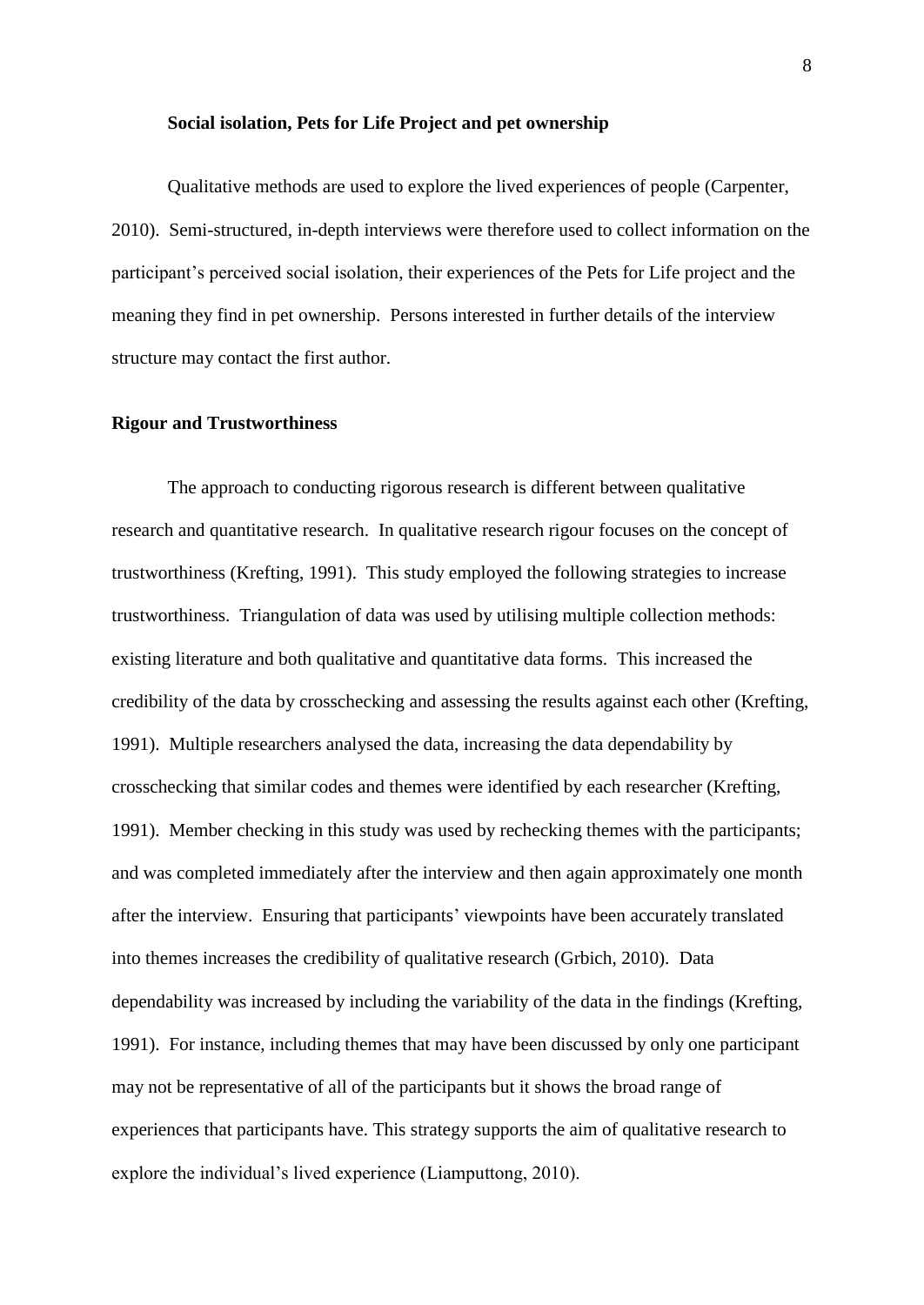The rigour of the quantitative data largely relied on the existing validity and reliability of the SF-36V2® outcome measure, which has been documented in past literature (Ware & Gandek, 1998).

#### **Data Collection Procedures**

Interviews and SF-36V2® completion occurred at each participant's home due to ease of physical access as many participants had physical conditions that impacted on their ability to mobilise any further than household distances. Some participants also had limited access to public or private transportation.

The data collection occurred in two stages, survey administration and interview. In stage one, the SF-36V2® was administered by a Pets for Life Project staff member following brief training on survey administration by the researcher. The participant had the option of either completing the questionnaire for themselves or, if they had visual or reading issues, participants had the option of having the Pets for Life Project staff member transcribing answers on the participant's behalf.

During stage two, a staff member from the Pets for Life Project introduced the researcher to the participant and then left the room to ensure that the participant could speak confidentially. The participant answered a series of questions asked by the researcher. The duration of each interview varied depending on each participant's answers and ranged from 18 minutes to 45 minutes in duration. All interviews were audio recorded with permission to aid in transcription and data analysis.

#### **Data Analysis**

Quantitative statistical analysis of the SF-36V2® data was completed by using the SF-36V2® QualityMetric Software. The software compared central tendencies of this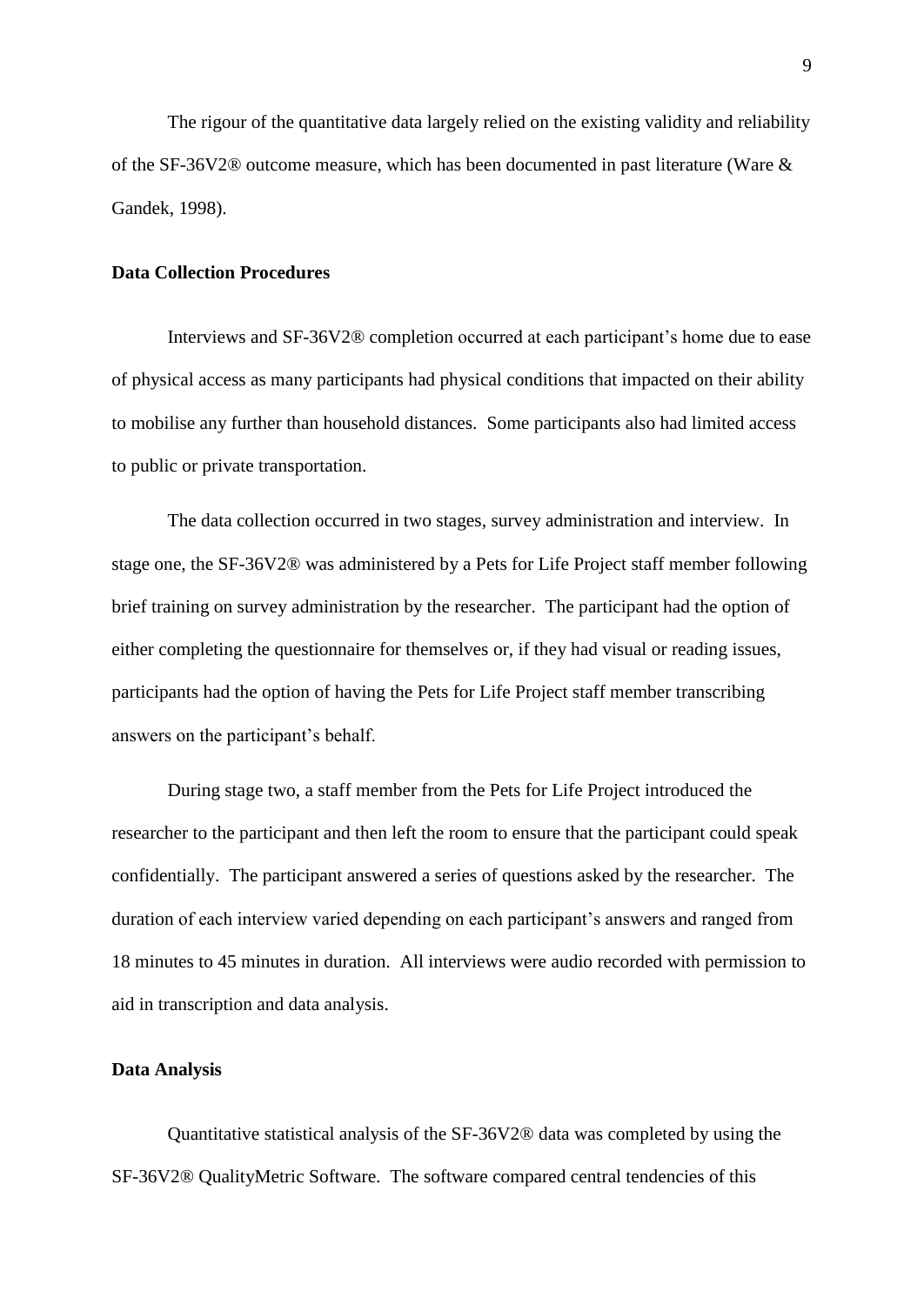study's data to normative data of quality of life for physical and mental components (Ware et al., 2008). To avoid researcher bias the SF-36V2® results were not reviewed prior to completing the interviews.

Thematic analysis of the qualitative data was initially completed by the first author. The thematic analysis entailed coding transcribed data into codes that related to the research aims. The second stage was to organise the codes into categories to identify trends or themes in the data (Liamputtong & Serry, 2010). The second author then re-examined each code, category and theme and agreed or disagreed with the theme assigned by the first author. Codes, categories and themes were discussed by the research team until consensus was achieved. This process is illustrated in Figure 3 (see below).

#### **Results**

#### **Participants**

A total of eight people in the Pets for Life Project volunteered to participate in the study for both stages. After interviewing eight people in stage two, no new themes were emerging from the information being shared by participants, therefore it was assumed that data saturation had been reached. The participants were all women between the ages of 60 to 94 years old, and had at least one pet. In each circumstance the pet was a dog. Each participant had been in the Pets for Life Project for a varying length of time, from 1 day to 12 months.

# **Quantitative Findings**

The quantitative results indicated that the participants scored a level of health worse than average, with 88% of the participants scoring below average on the physical component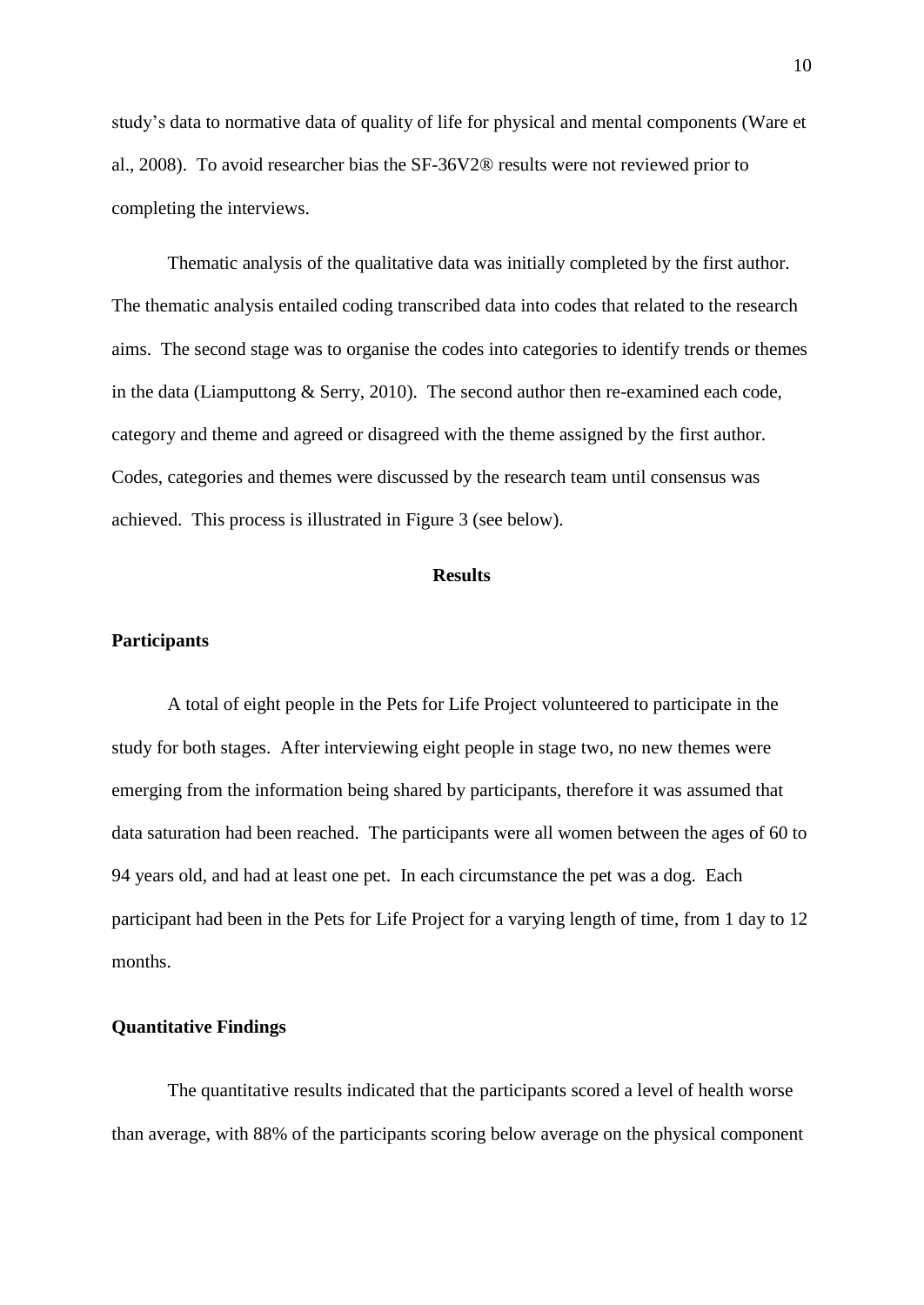of the SF-36V2® (see Figure 1). This component includes physical functioning, role physical, bodily pain, and general health.

<<Insert Figure 1 about here>>

*Figure 1.* Physical component summary of the SF-36v2® compared to normative data

In terms of the mental component, 50% of participants scored below average, however, the other 50% of participants scored above average against the normative data. This component includes vitality, social functioning, role emotional, and mental health. <<Insert Figure 2 about here>>

*Figure 2.* Mental component summary of the SF-36v2® compared to normative data

# **Qualitative Findings**

The qualitative data analysis revealed three themes and 18 subthemes (see Figure 3). The three main themes were "Social Isolation versus Loneliness", "Pets as Companions", and "Pets for Life has Multiple Benefits". The 18 subthemes are linked to each other and to the main themes. The subthemes with supporting quotes are listed in Tables 1, 2, and 3. All participant and pet names listed are pseudonyms to protect their identity.

<<Insert Figure 3 about here>>

*Figure 3.* Theme map

# **Social Isolation versus Loneliness**

Social Isolation versus Loneliness involves various aspects of social participation. Some people reported that their health impacted on their social participation, others that they preferred to be socially isolated. This indicates that the social preferences of people impact on social isolation and that the importance lies with how the individual perceives and copes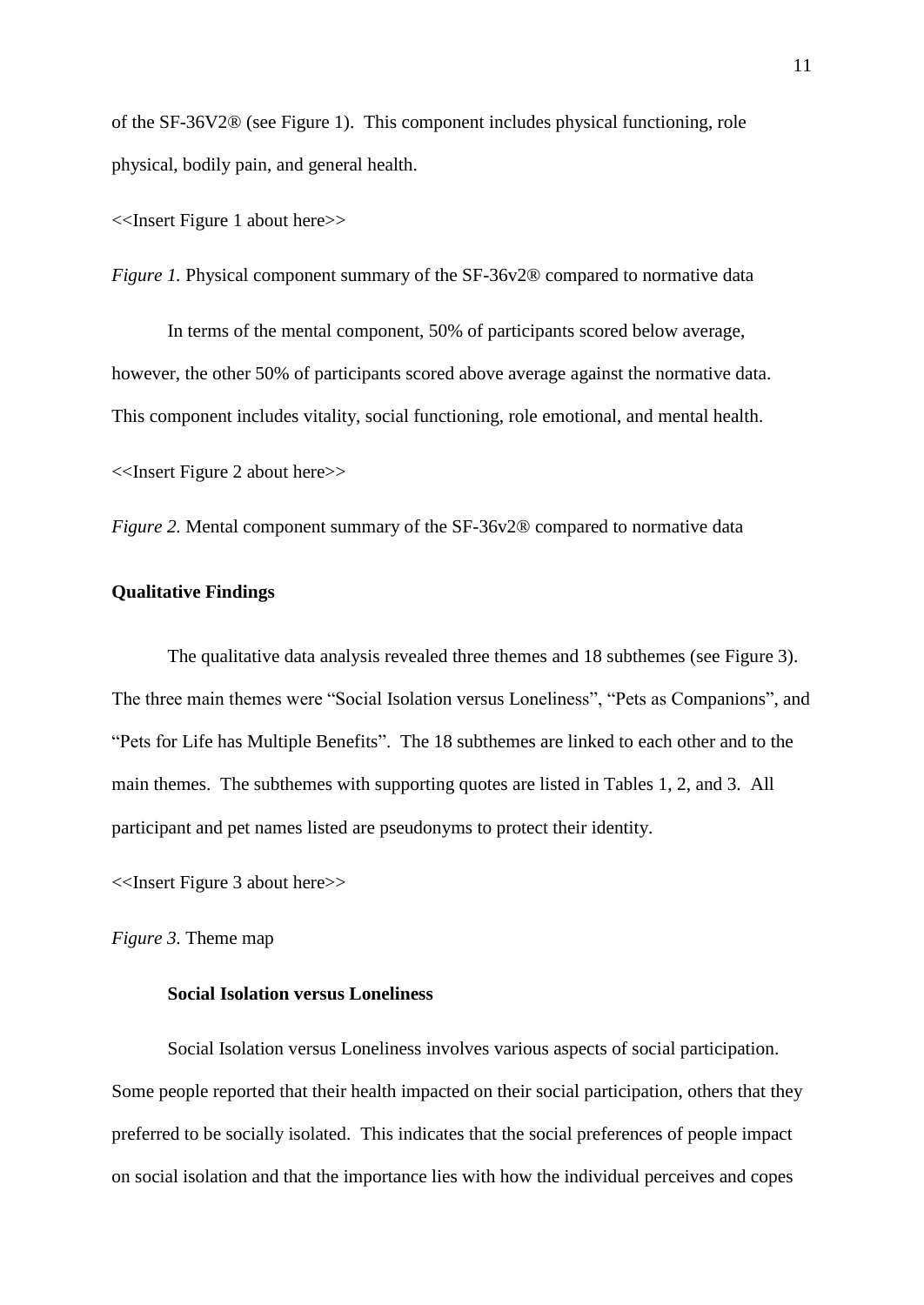with the isolation. For example, one participant noted that she does feel lonely at times but she has strategies in place to relieve these feelings, such as playing with her pet. This theme also encompassed the participant's physical health and how it impacts on functional tasks (see Table 1).

<<Insert Table 1 about here>>

Table 1

*Summary of Subthemes from Social Isolation versus Loneliness* 

# **Pets as Companions**

In the main theme of Pet as Companions, the meaning of pet ownership was described broadly. The theme is represented through this quote: "Other people might let you down but your pet doesn't"- Mavis. Within this theme, various subthemes were identified around the positives of pet ownership (see Table 2). Furthermore, these themes suggest that maintaining pet ownership provides health-related benefits to the owner.

<<Insert Table 2 about here>>

Table 2

*Summary of Subthemes from Pets as Companions*

#### **Pets for Life Project has Multiple Benefits**

The theme of Pets for Life Project has Multiple Benefits incorporates all aspects that participants found positive about the project. The following quote is just one of several that highlighted the importance of the role that the Pets for Life Project play in supporting ongoing pet ownership. "If you can keep the animals and their owners together it's got to be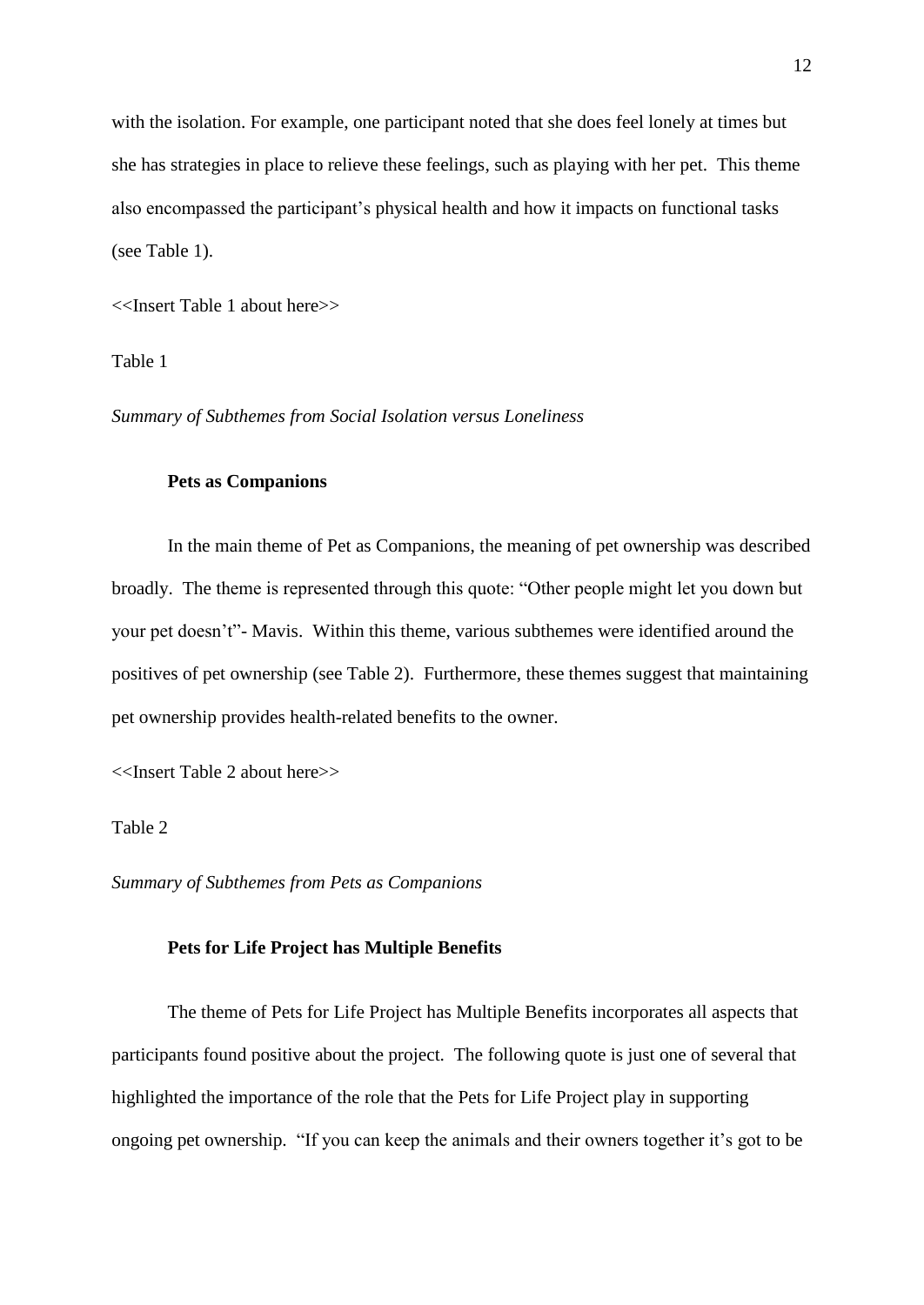a good thing, hasn't it? It's got to be a good thing because there must be people who have no family, no friends, or they're just natural recluses but their animal is everything to them." - Mary. The subthemes in Pets for Life Project has Multiple Benefits involved the more obvious components that the project provides such as practical help, but also incorporated the accessibility and reliability of Pets for Life and the social aspect of the project (see Table 3). <<Insert Table 3 about here>>

# Table 3

*Summary of Subthemes from Pets for Life has Multiple Benefits*

#### **Discussion**

In order to triangulate the findings and identify similarities in this research it was important to assess the quantitative and qualitative data against one other. It was found that the findings supported each other in the following ways; all participants noted that their physical ill health limited their ability to perform pet care. These qualitative findings are supported by the quantitative results where 88% of participants scored below average on the physical health component of the SF-36V2® indicating that their physical health would impact on their functional abilities, including pet care.

#### **Social Isolation and Quality of Life**

Prior to this research it was believed by the researchers that participants were likely to be experiencing social isolation and the negative effects of this, such as loneliness. However, both the qualitative and quantitative findings did not fully support this hypothesis. The qualitative and quantitative results identified that some participants do experience a level of social isolation or loneliness. However, the SF-36V2® survey identified that 50% of participants scored above average on the mental component indicating that some people were not likely to be experiencing the negative effects of social isolation. In the qualitative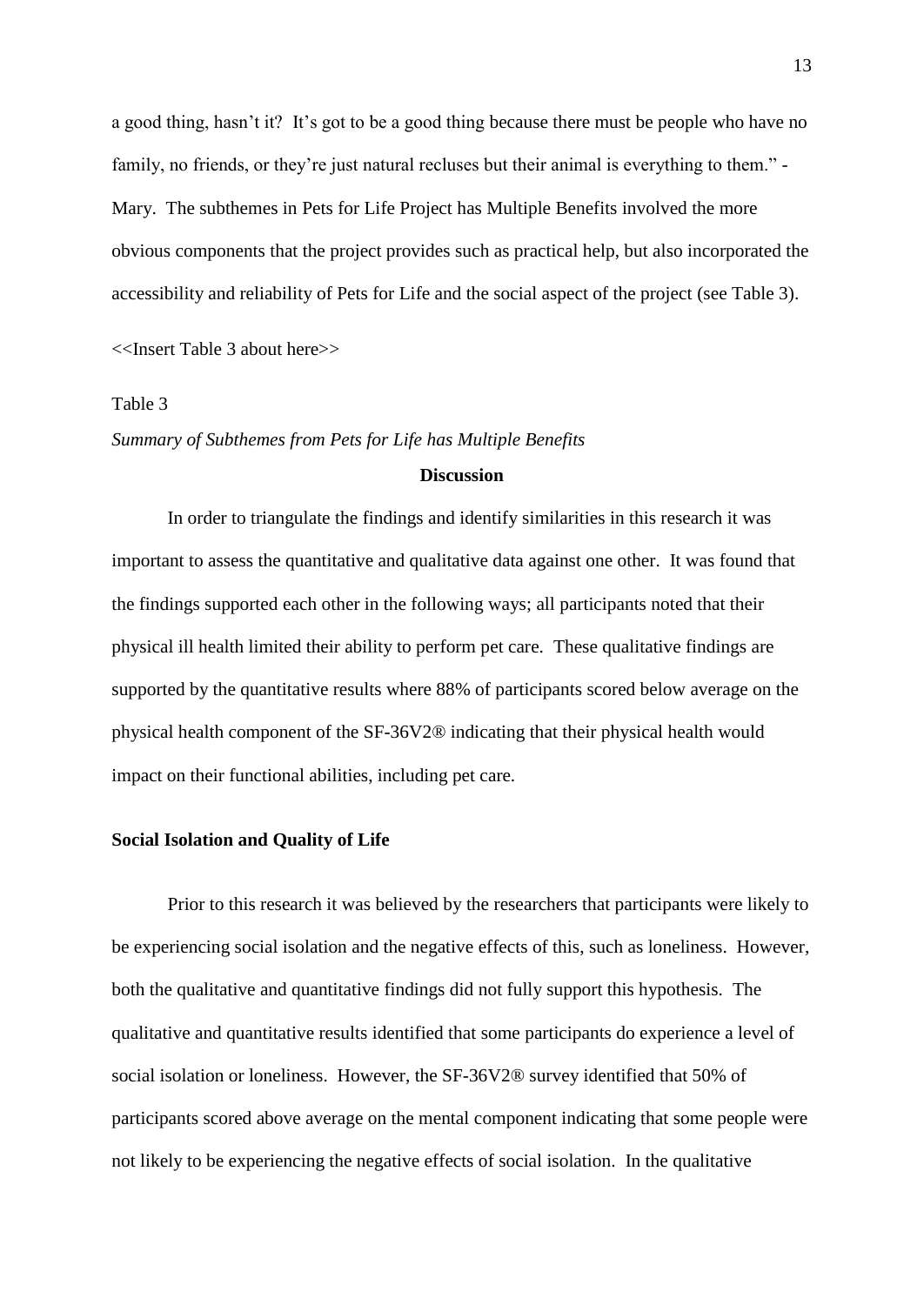research it was noted that different participants perceived social isolation differently and in fact, some people preferred to be alone. Other participants reported that the more social interaction they had, the less negative of effects of social isolation, such as loneliness, they experienced. Previous research has also found that social interaction is beneficial to the health and wellbeing of older people as it can decrease feelings of loneliness and depression (Cacioppo & Hawkley, 2003; Coyle & Dugan, 2012; Dickens et al., 2011; Findlay, 2003; Fine & Spencer, 2009). However, unlike this current research, the findings from these existing studies do not detail that people's personal preferences of social interaction may impact on how they experience social isolation.

#### **Health and Wellbeing Benefits of Pet Ownership**

The themes that emerged from the qualitative research identified that pets have a positive impact on their owners through a variety of factors. These factors include pets as a companion, a way to decrease loneliness, a motivator, a facilitator of social interaction, providing feelings of safety, or as someone to nurture. The results from this study support what has been reported broadly in other literature and indicates that pet ownership has similar benefits for older adults as to those in the wider population (Allen et al., 2000; Boldt & Dellmann-Jenkins, 1992; Knight & Edwards, 2008; McConnell et al., 2011; Wells, 2009). It is important to note that the findings in this research contrasts to other literature that has stated that pet ownership has minimal or non-existent effect on older adults (Wells & Rodi, 2000; Winefield et al, 2008). The difference in the findings may be due to the fact that this research looked specifically at a population involved in a program to support pet ownership, whereas other literature looked broadly at older adults living in the community (Wells & Rodi, 2000; Winefield et al., 2008).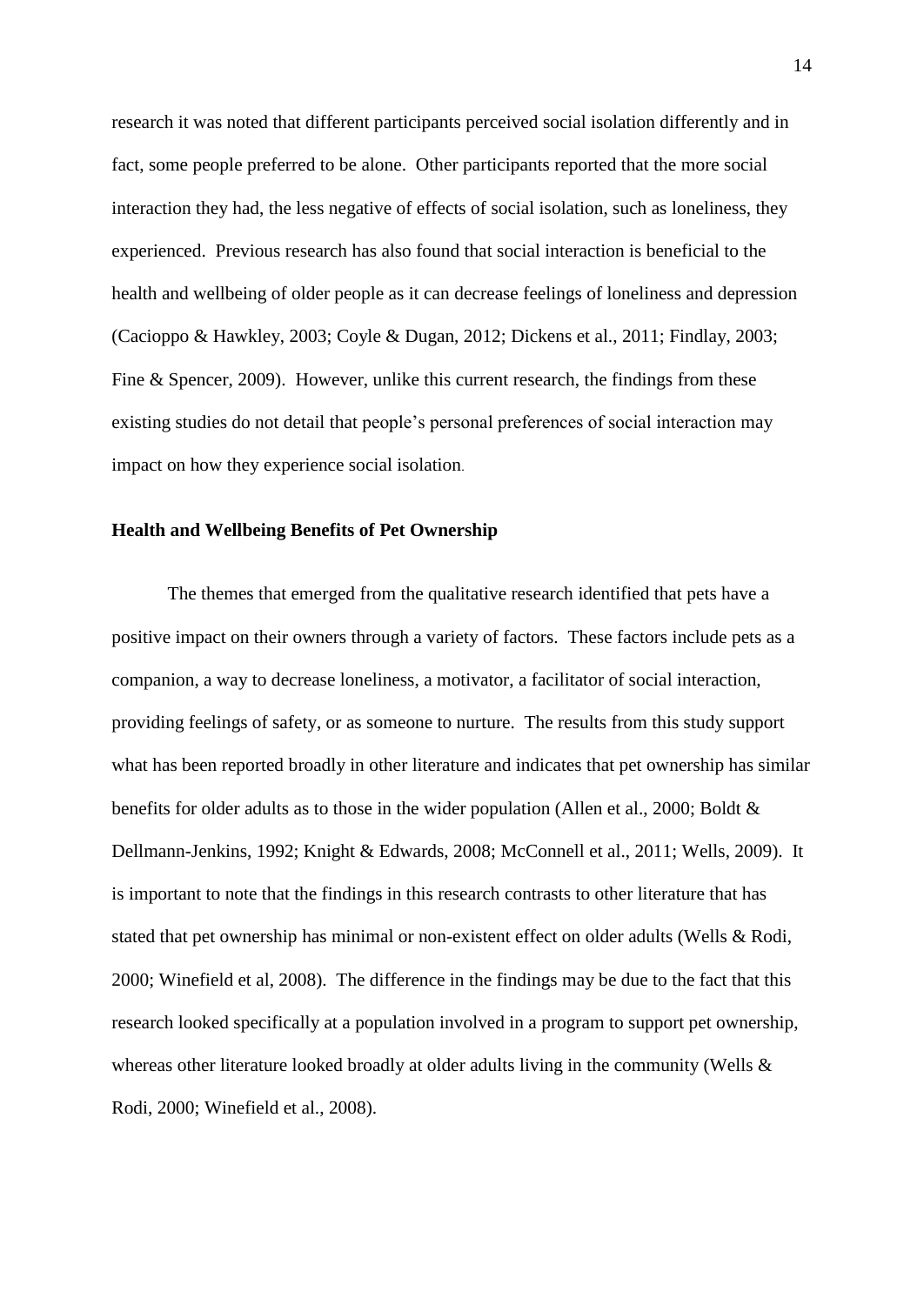Two subthemes that also emerged were that pets were seen as one of the family and that pet health can impact on the owner's happiness. These themes were both noted as being linked to the level of attachment that pet owners have with their animals. This adds to the body of literature which discusses the varying levels of attachment between pets and owners, however, was outside the scope of this study and was therefore not a focus (Boldt & Dellmann-Jenkins, 1992; Keil, 1998; Winefield et al., 2008).

# **Benefits of Creating Programs to Support Ongoing Pet Ownership**

The health-related benefits of pet ownership identified in the findings indicate the importance of supporting ongoing pet ownership in order to be able to afford these positive aspects for owners. It is important to note that this research has focussed on supporting ongoing pet ownership for older adults, rather than promoting becoming a pet owner for the first time. This is linked to recommendations in the literature that pet ownership should be encouraged in the older population if the older person has a history of pet ownership (Dembicki & Anderson, 1996). Boldt and Dellmann-Jenkins (1992) also note that the degree to which pet ownership is beneficial to mental and physical health depends upon the individual's level of attachment with their pet.

### **Financial accessibility**

As highlighted in Table 3 the financial accessibility of the project was a theme that emerged from the data. Financial accessibility is noted in the literature as a potential way of promoting engagement in services (British Columbia Ministry of Health, 2004). Many of the older adults who participated in this study reported to be living on welfare pensions from the government. As Australian government pensions are strictly means tested, participants are very likely to be living with limited funds to access support programs that they need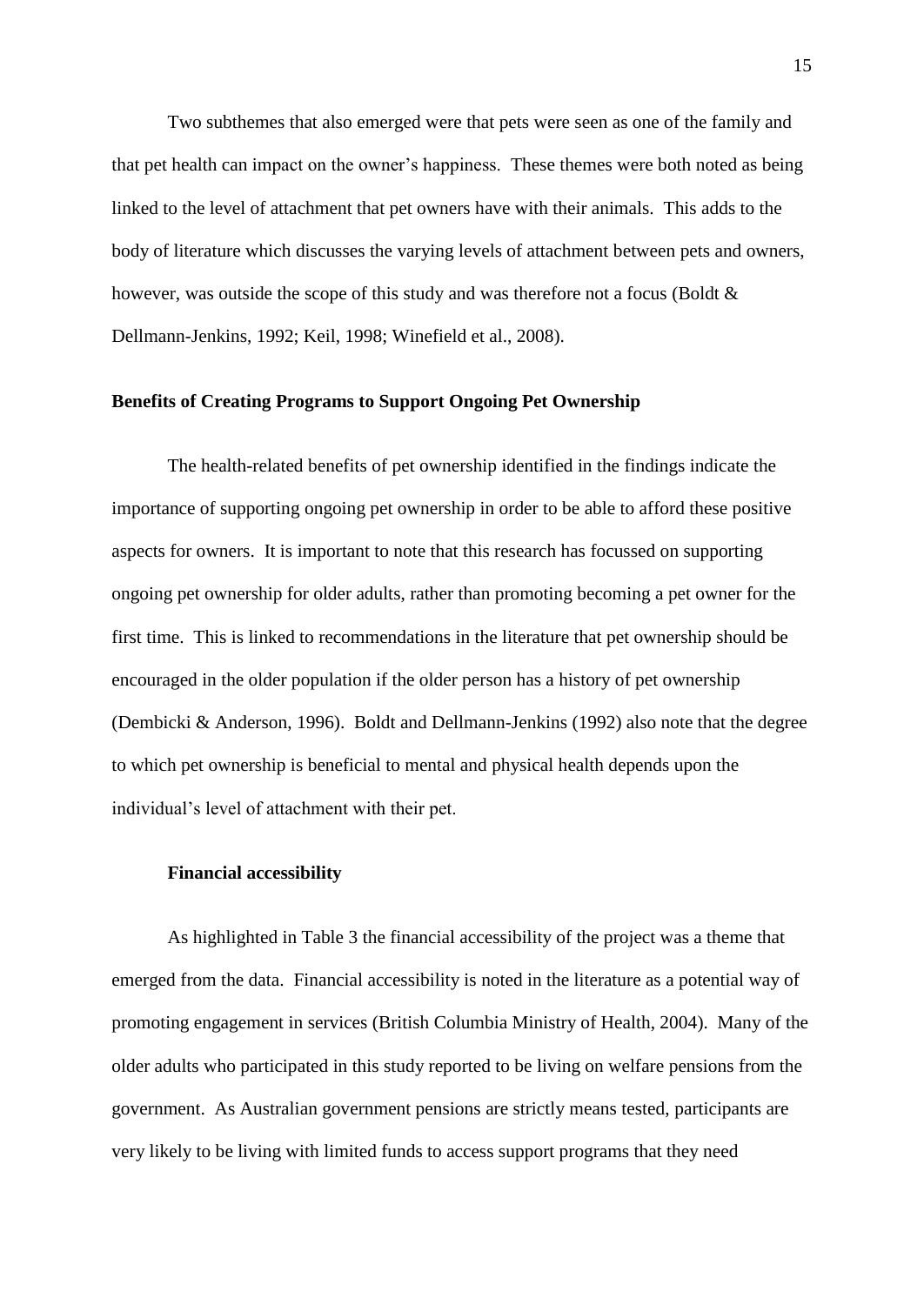(Centrelink, 2014). Therefore the absence of costs to be involved in the project was important to participants.

## **Community partnership**

Some authors have advised that it may be beneficial to partner with community volunteer services to create programs to decrease social isolation in the older population (British Columbia Ministry of Health, 2004; Cornwell & Waite, 2009; Grenade & Boldy, 2008). The success is due to these not-for-profit organisations often having a good understanding of the needs of the older community and how best to access them (British Columbia Ministry of Health, 2004; Cornwell & Waite, 2009; Grenade & Boldy, 2008). The Pets for Life Project was started by a local community centre. The success of this project is therefore likely to be directly related to the existing postivive relationship between the community centre and the community. This relationship allowed the Pets for Life Project team to have a good understanding of the needs of those in the community, specifically older adults.

#### **Multi-layered outcomes**

Due to the relatively unexplored nature of research on a community project such as Pets for Life, that supports ongoing pet ownership, the findings from this study have little to compare with. The findings of this study identified that Pets for Life provided practical and reliable help and provided peace of mind to participants. Peace of mind that Pets for Life gave was explained by participants in terms of knowing that no matter what the future might hold in regard their personal health, that there was support in place to maintain care of their pet. This is a particularly critical role considering the importance of pets in the participants' lives.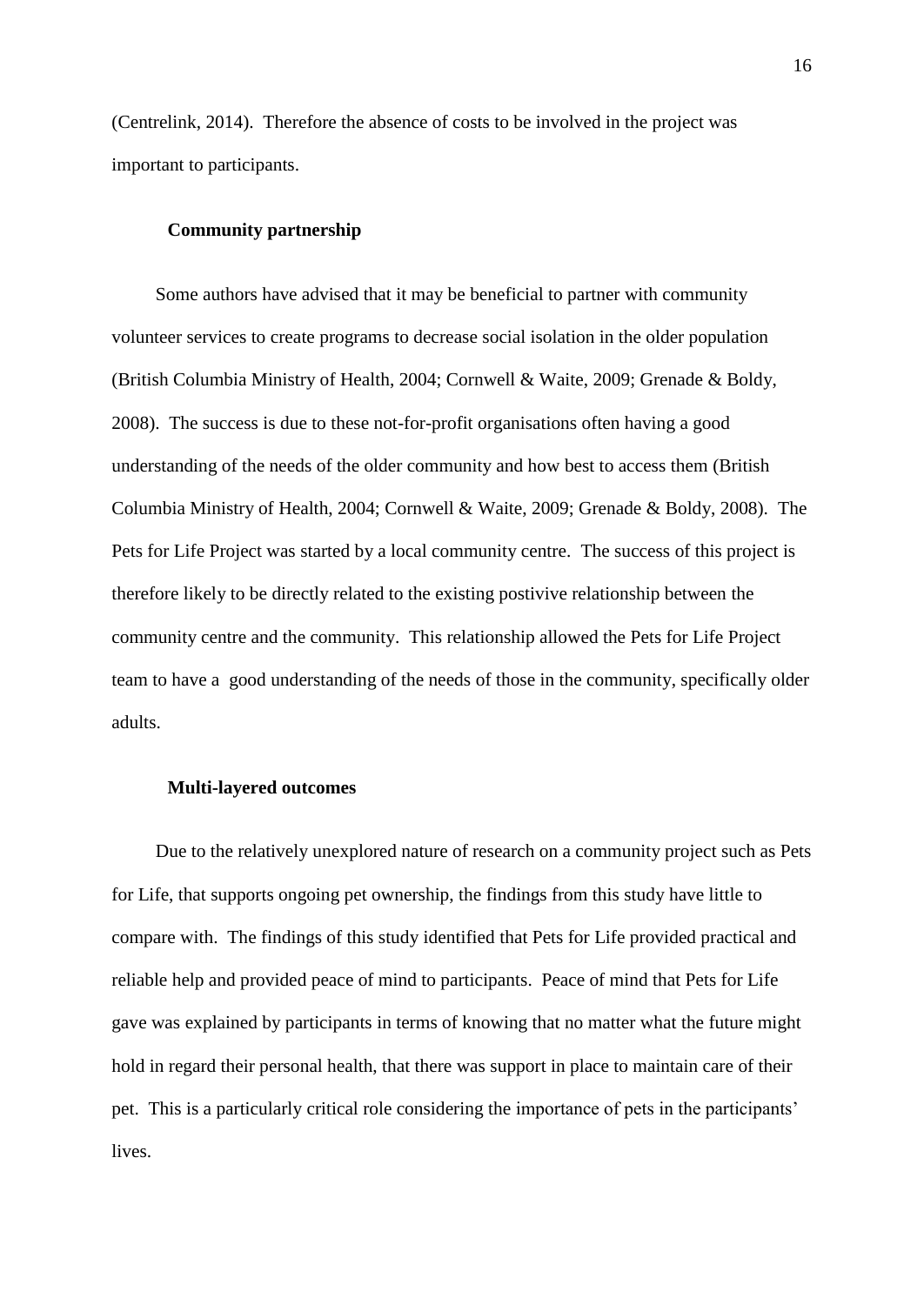Another theme that emerged was that the participants did not want to burden their friends with pet care. Pets for Life have addressed this need by providing the practical service of pet walking. The fact that participants describe the project as meeting practical needs to the point that they felt peace of mind indicates that participants perceive that their needs are being met in this regard.

In terms of the project meeting multiple aims, research suggests that community services could be used as a "piggy-back" service to facilitate outcomes to minimise social isolation on top of their main objectives (British Columbia Ministry of Health, 2004, p. 32). These programs would already have access to the socially isolated population and could be developed to include objectives surrounding decreasing social isolation (British Columbia Ministry of Health, 2004). The findings from this research indicate that Pets for Life is using a "piggy back" approach (British Columbia Ministry of Health, 2004, p. 32). It does this by contributing to two objectives, assisting with pet care, as well as having a side focus of facilitating outcomes of decreased social isolation through the social aspect of their program. The increased risk of social isolation to older adults warrants continued research in this area. Further research on this topic could more deeply explore the theme the "Social Aspect of the Pets for Life Project" and investigate how this may link to improving health outcomes.

Through a novel population, participants in the Pets for Life Project, the results of this study add to the existing body of knowledge around the health-related benefits of pet ownership to older adults. This information is particularly important for people working with older adults in the community sector. The health-related benefits of pet ownership that have been identified in the findings indicate that it is therefore important to support ongoing pet ownership. Due to the prevalence of social isolation in older adults, support should be given to "piggy back" projects such as Pets for Life which support pet ownership as well as provide social aspects to participants (British Columbia Ministry of Health, 2004, p. 32).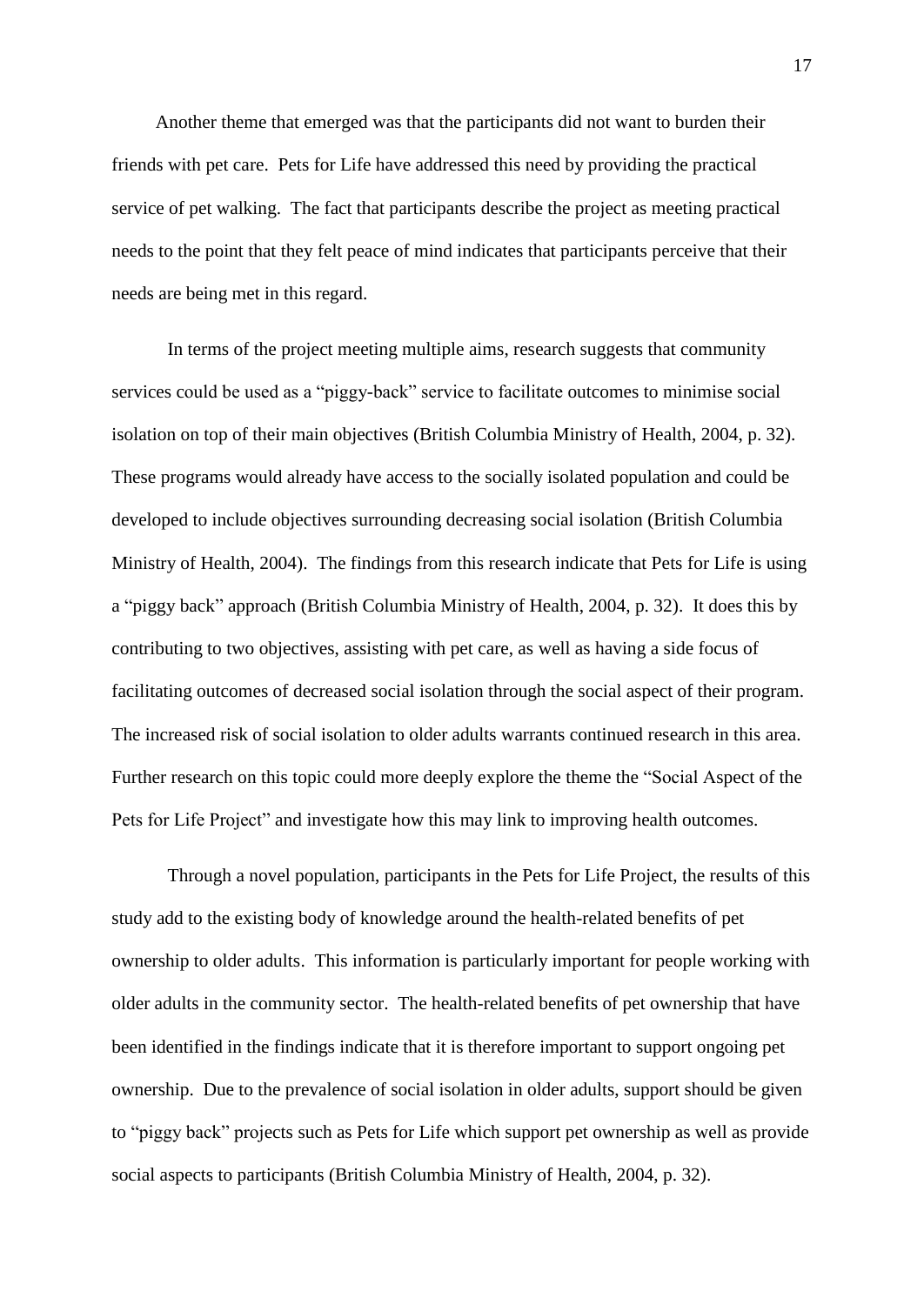#### **Limitations**

It is important to acknowledge the limitations of any research project. As previously noted, the sample size for this research was 8 participants. This is a small sample size for quantitative research as a small sample cannot produce enough data to be generalisable or statistically significant (Liamputtong, 2010). However, the purpose of using the quantitative component in this mixed methods design was as a way of setting the context for the qualitative research, therefore the data will not be used to make generalisable assumptions about this population (Grbich, 2010).

It is also important to note that much of the literature that was located and used to inform this study was published up to two decades ago, which may indicate a lack of currency in their findings (Allen et al., 2000; Boldt & Dellmann-Jenkins, 1992; Brickel, 1986; Dembicki & Anderson, 1996; Headey et al., 2002, Keil, 1998, Knight & Edwards, 2008). However, this limited nature of related literature justifies the need for continued research in this area, such as in this study.

Additionally, volunteer bias must be considered as there may be differences in experiences for those who would choose to volunteer to participate in this research and those who would not. This consideration is especially relevant to this study as only one gender participated and the participants had been in the Pets for Life Project for varying lengths of time (Boughner, 2010). Volunteer bias affects generalisability of the findings to other participants of the Pets for Life Project, as well as to other older adults in the wider community. Therefore, the findings should be used with caution for other groups. Similarly, in each circumstance the pet owners who volunteered to participate in this study had pet dogs. This means that caution should be used when applying the findings from this research to pet ownership of other animals.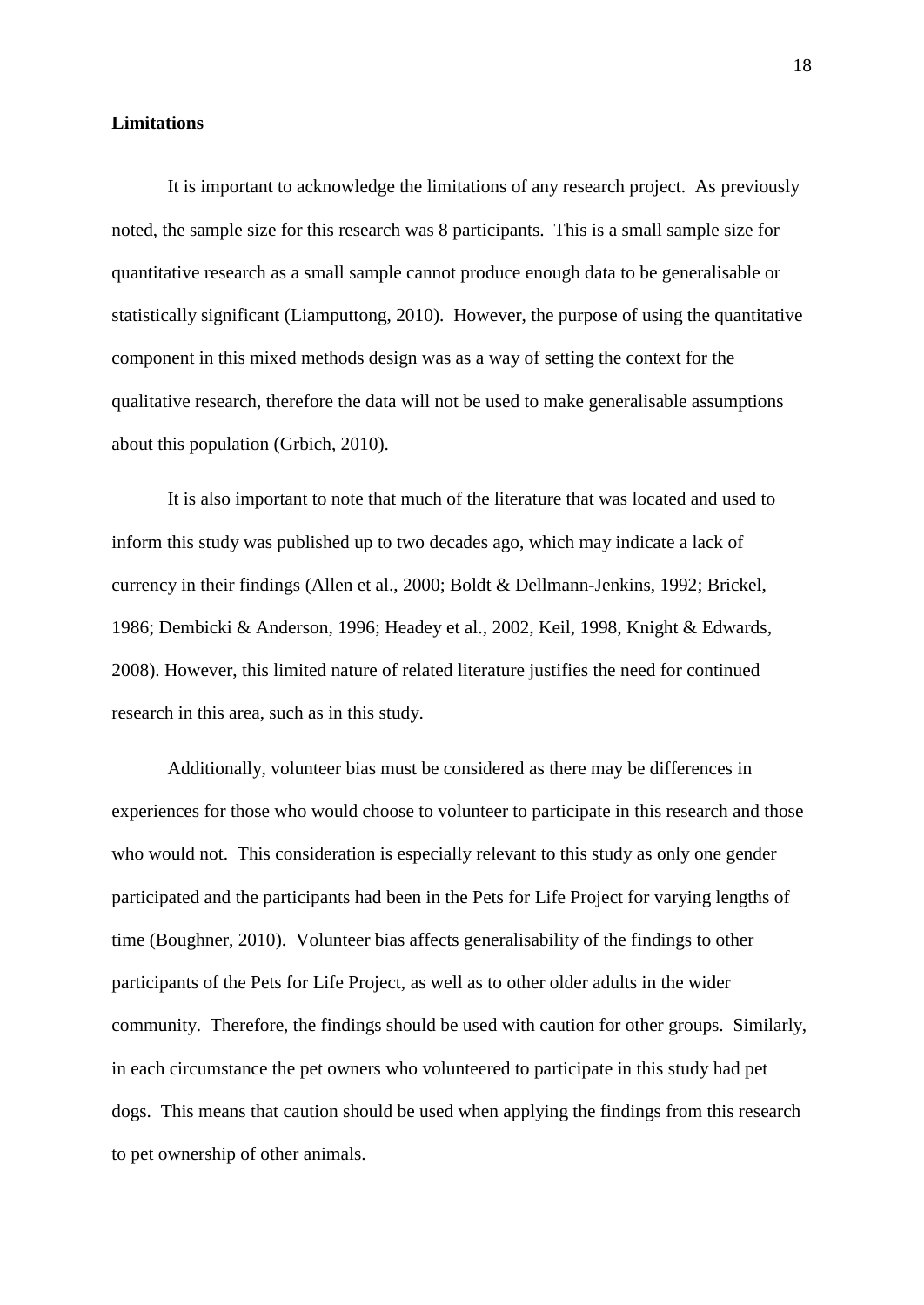#### **Conclusion**

There are a growing number of older adults living alone in our communities who are at a risk of social isolation and lowered quality of life. Strategies to combat these health impacting factors are therefore of great importance. One such strategy is supporting ongoing pet ownership, such as through the Pets for Life Project. This study explored the meaning of pet ownership to older adults in the Pets for Life Project and how this impacted on social isolation and quality of life.

The findings indicated that there are health-related benefits to pet ownership. These relate to social health, pets can facilitate social interaction between people; physical health, pets can motivate their owners; and mental health, pets act as a companion, a way to decrease loneliness, provide feelings of safety, and act as someone to nurture. To continue to afford these health-related benefits for pet owners, it is important to support ongoing pet ownership through community projects, such as Pets for Life.

The success of Pets for Life is thought to be due to the close relationship with the community in which they work and their understanding of participant's needs. The findings show that the Pets for Life Project is providing practical, financially accessible and reliable assistance which provides the pet owners with peace of mind. This study found that the participant's personal preferences of social interaction impacted on their experiences of social isolation. It was also identified that the Pets for Life Project served two objectives: practical assistance with pet care and providing a social connection for participants.

The Pets for Life Project provides clear benefits to older adults living in the community who wish to maintain pet ownership. Other community organisations could use the Pets for Life Project as a model in building multi-layered community projects that provide a needs-based support service to older adults living in the community with their pets.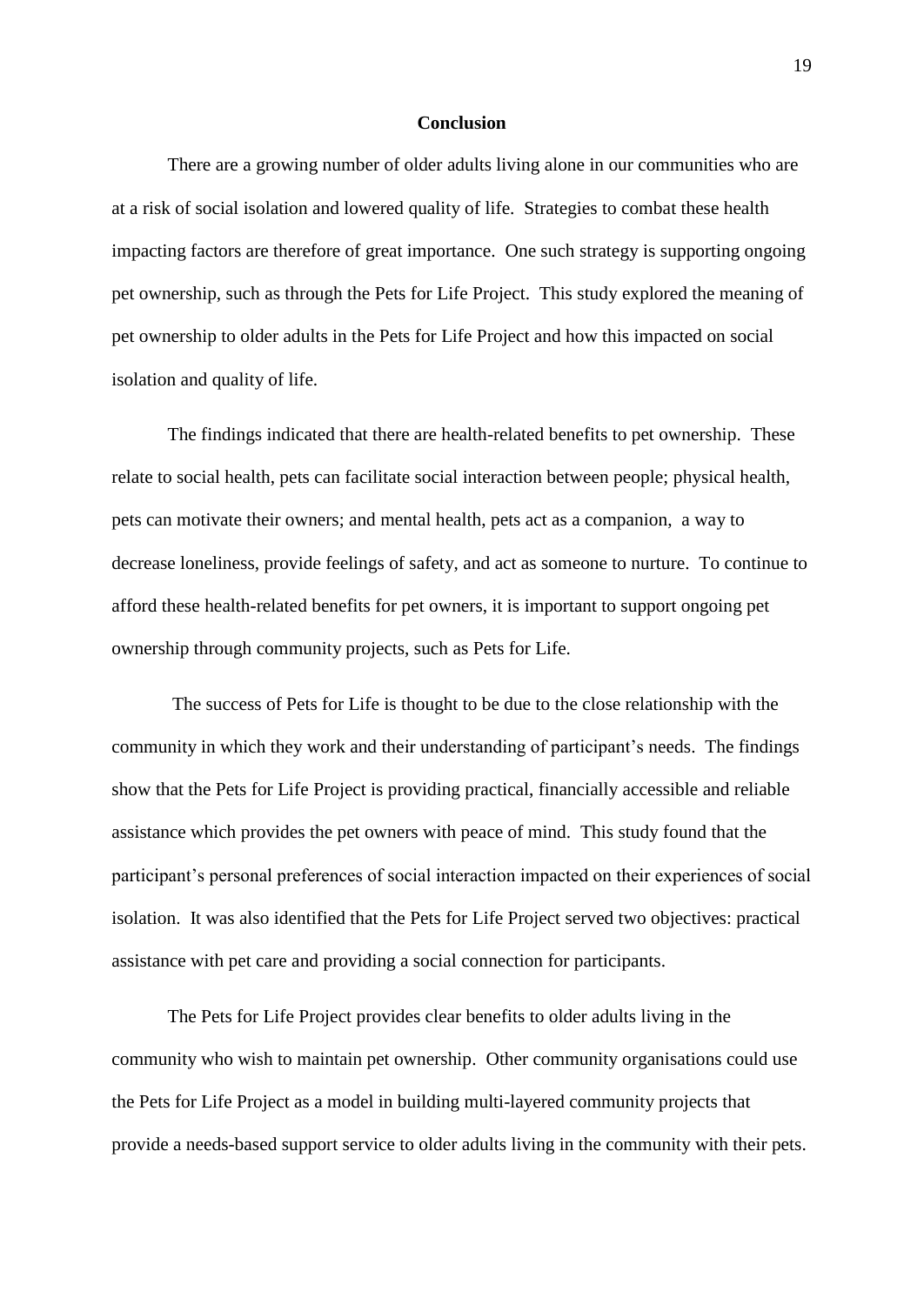- Allen, J. M., Hammon Kellegrew, D., & Jaffe, D. (2000). The experience of pet ownership as a meaningful occupation. *The Canadian Journal of Occupational Therapy*, *67*(4), 271-278. doi:10.1177/000841740006700409
- Boldt, M. A., & Dellmann-Jenkins, M. (1992). The impact of companion animals in later life and considerations for practice. *Journal of Applied Gerontology, 11*(2), 228-239. doi: 10.1177/073346489201100208
- Boughner, R. (2010). Volunteer bias. In N. Salkind (Ed.), *Encyclopedia of research design* (pp. 1609-1611). Thousand Oaks, CA: Sage Publications.
- Brickel, C. M. (1986). Pet-facilitated therapies: A review of the literature and clinical implementation considerations. *Clinical Gerontologist, 5*(3), 309-332. doi: 10.1300/J018v05n03\_06
- British Columbia Ministry of Health, British Columbia, Canada. (2004). *Social isolation among seniors: An emerging issue.* Retrieved from http://www.health.gov.bc.ca/library/publications/year/2004/Social\_Isolation\_Among\_ Seniors.pdf
- Cacioppo, J. T., & Hawkley, L. C. (2003). Social isolation and health, with an emphasis on underlying mechanisms. *Perspectives in Biology, 46*(3), 39-52. doi: 10.1353/pbm.2003.0049
- Carpenter, C. (2010). Phenomenology and rehabilitation research. In P. Liamputtong (Ed.), *Research methods in health: Foundations for evidence-based practice* (2nd ed., pp. 115-131). Melbourne, Australia: Oxford University Press.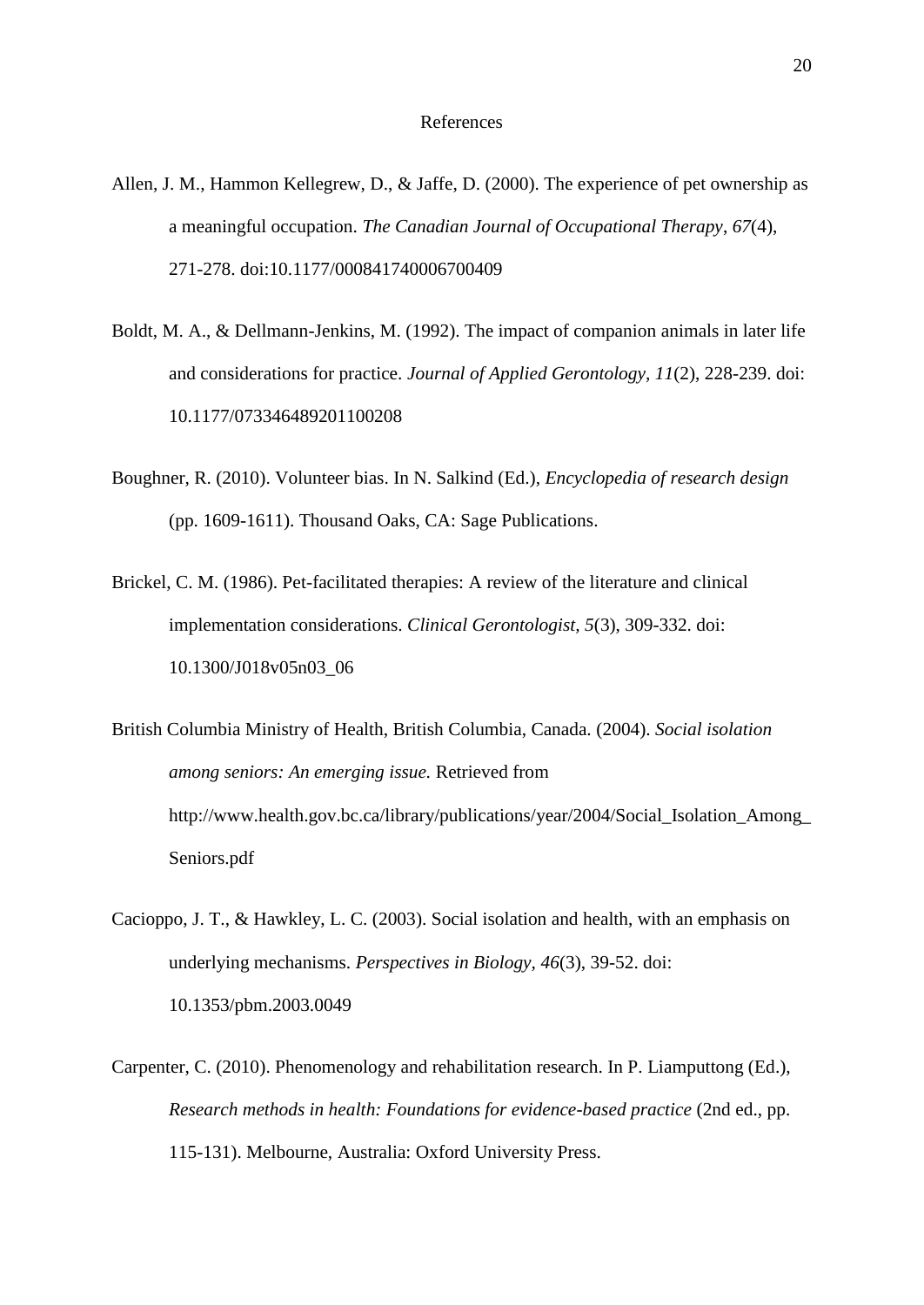- Cattan, M., White, M., Bond, J., & Learmouth, A. (2005). Preventing social isolation and loneliness among older people: A systematic review of health promotion interventions. *Ageing and Society, 25*(1), 41-67. doi:10.1017/S0144686X04002594
- Centrelink, Australia. (2014). *Age pension.* Retrieved from http://www.humanservices.gov.au/customer/services/centrelink/age-pension
- Cornwell, E. Y., & Waite, L. J. (2009). Measuring social isolation among older adults using multiple indicators from the NSHAP study. *Journal of Gerontology: Social Sciences*, *64*(*Suppl.* 1), 38-46. doi:10.1093/geronb/gbp037
- Coyle, C. E., & Dugan, E. (2012). Social isolation, loneliness and health among older adults. *Journal of Aging and Health, 24*(8), 1346-1363. doi:10.1177/0898264312460275
- Creswell, J. W. (2003). *Research design: Qualitative, quantitative, and mixed methods approaches* (2nd ed.). Thousand Oaks, CA: Sage Publications.
- Creswell, J. W., Plano Clark, V. L., Gutmann, M. L., & Hanson, W. E.
	- (2003). Advanced mixed methods research designs. In A. Tashakkori, & C. Teddlie (Eds.), *Handbook of mixed methods in social and behavioral research* (pp. 209–240). Thousand Oaks, CA: Sage Publications.
- Dembicki, D., & Anderson, J. (1996). Pet ownership may be a factor in improved health of the elderly. *Journal of Nutrition for the Elderly*, *15*(3), 15-31. doi: 10.1300/J052v15n03\_02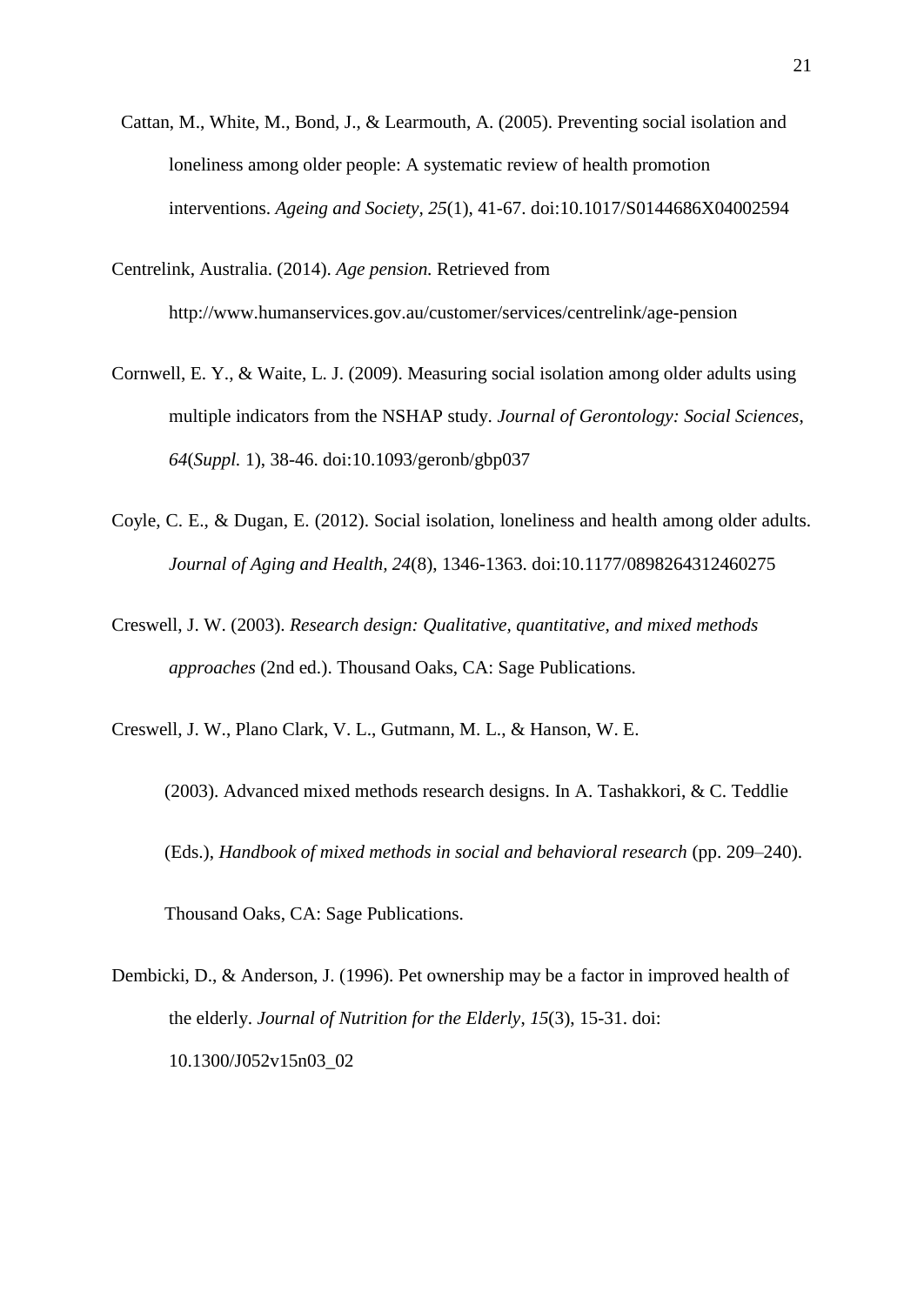- Dickens, A. P., Richards, S. H., Greaves, C. J., & Campbell, J. L. (2011). Interventions targeting social isolation in older people: A systematic review. *BMC Public Health*, *11*(647), 1-22. doi:10.1186/1471-2458-11-647
- Findlay, R. A. (2003). Interventions to reduce social isolation amongst older people: Where is the evidence? *Ageing and Society, 23*(5), 647-658. doi:10.1017/S0144686X03001296
- Fine, S., & Spencer, R. (2009). *Social isolation development of an assessment tool for HACC services.* Sydney, Australia: Centre for Research on Social Inclusion.
- Friedmann, E., Honori Katcher, A., Lynch, J. J., & Thomas, S. A. (1980). Animal companions and one year survival of patients after discharge from a coronary care unit. *Public Health Reports, 95*(4), 307-312.
- Grbich. C, (2010). Integrated methods in health research. In P. Liamputtong (Ed.), *Research methods in health: Foundations for evidence-based practice* (2nd ed., pp. 311-322). Melbourne, Australia: Oxford University Press.
- Grenade, L., & Boldy, D. (2008). Social isolation and loneliness among older people: Issues and future challenges in community and residential settings. *Australian Health Review*, *32*(3), 468-478. doi:10.1071/AH080468
- Headey, B., Grabka, M., Kelley, J., Reddy, P., & Tseng, Y. (2002). Pet ownership is good for your health and saves public expenditure too: Australian and German longitudinal evidence. *Australian Social Monitor*, *5*(4), 93-99.
- Headey, B. (2003). Pet ownership: good for health?. *Medical Journal of Australia*, *179*(9), 460-461.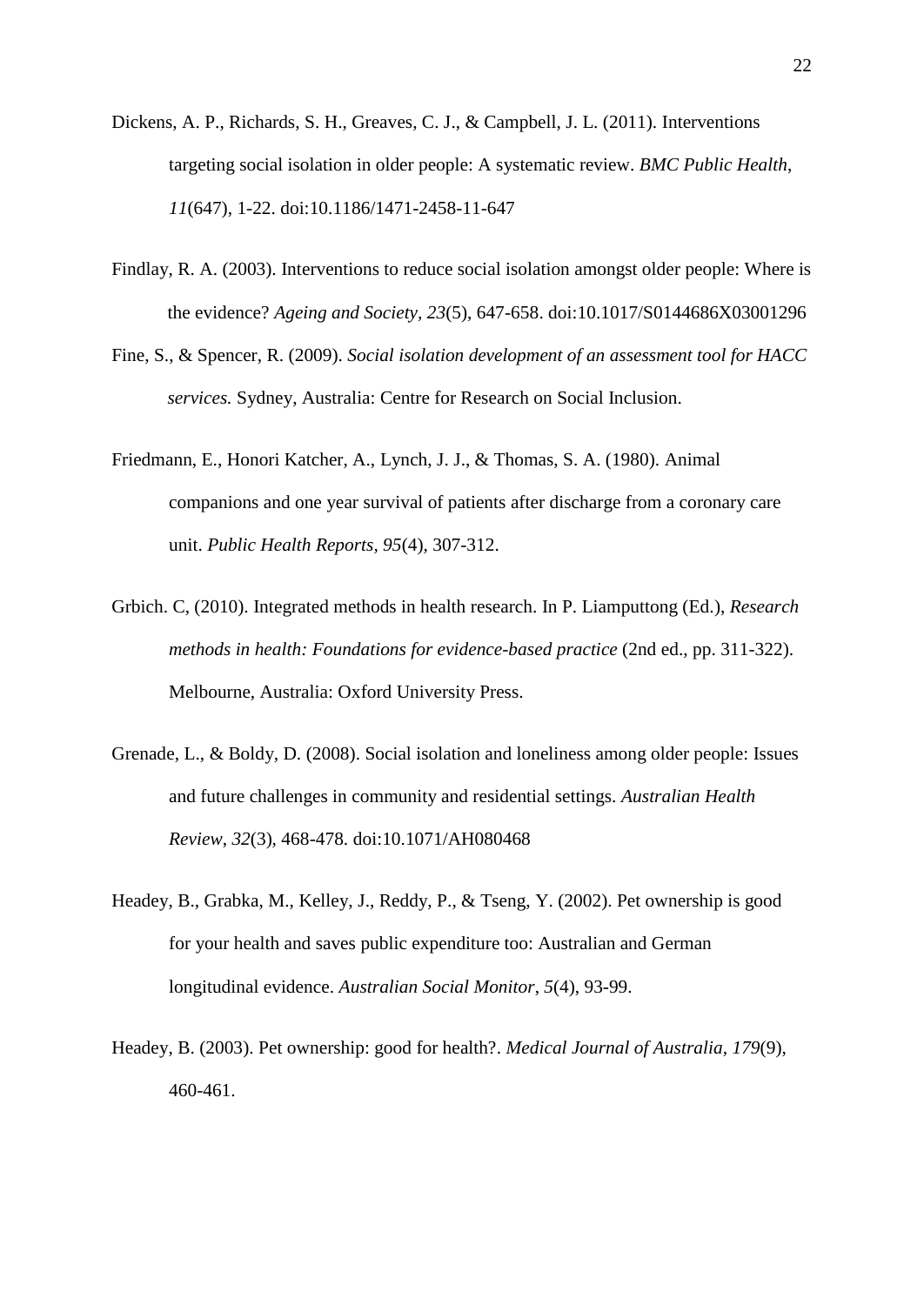- Herzog, H. (2011). The impact of pets on human health and psychological well-being: Fact, fiction, or hypothesis?. *Current Directions in Psychological Science*, *20*(4), 236-239. doi:10.1177/0963721411415220
- House, J. S. (2001). Social isolation kills, but how and why?. *Journal of Biobehavioral Medicine*, *63*(2), 273-274.
- Keil, C. P. (1998). Loneliness, stress and human-animal attachment among older adults. In C. C. Wilson & D. C. Turner (Eds.), *Companion animals in human health* (pp. 123-134). Thousand Oaks, CA: Sage Publications.
- Knight, S., & Edwards, V. (2008). In the company of wolves: The physical, social, and psychological benefits of dog ownership. *Journal of Aging and Health*, *20*(4), 437- 455. doi:10.1177/0898264308315875
- Krefting, L. (1991). Rigor in qualitative research: The assessment of trustworthiness. *The American Journal of Occupational Therapy*, *45*(3), 214-222. doi:10.5014/ajot.45.3.214
- Liamputtong, P. (2010). The science of words and the science of numbers: Research methods as foundations for evidence-based practice in health. In P. Liamputtong (Ed.), *Research methods in health: Foundations for evidence-based practice* (2nd ed., pp. 3- 23). Melbourne, Australia: Oxford University Press.
- Liamputtong, P., & Serry, T. (2010). Making sense of qualitative data. In P. Liamputtong (Ed.), *Research methods in health: Foundations for evidence-based practice* (2nd ed., pp. 365-379). Melbourne: Oxford University Press.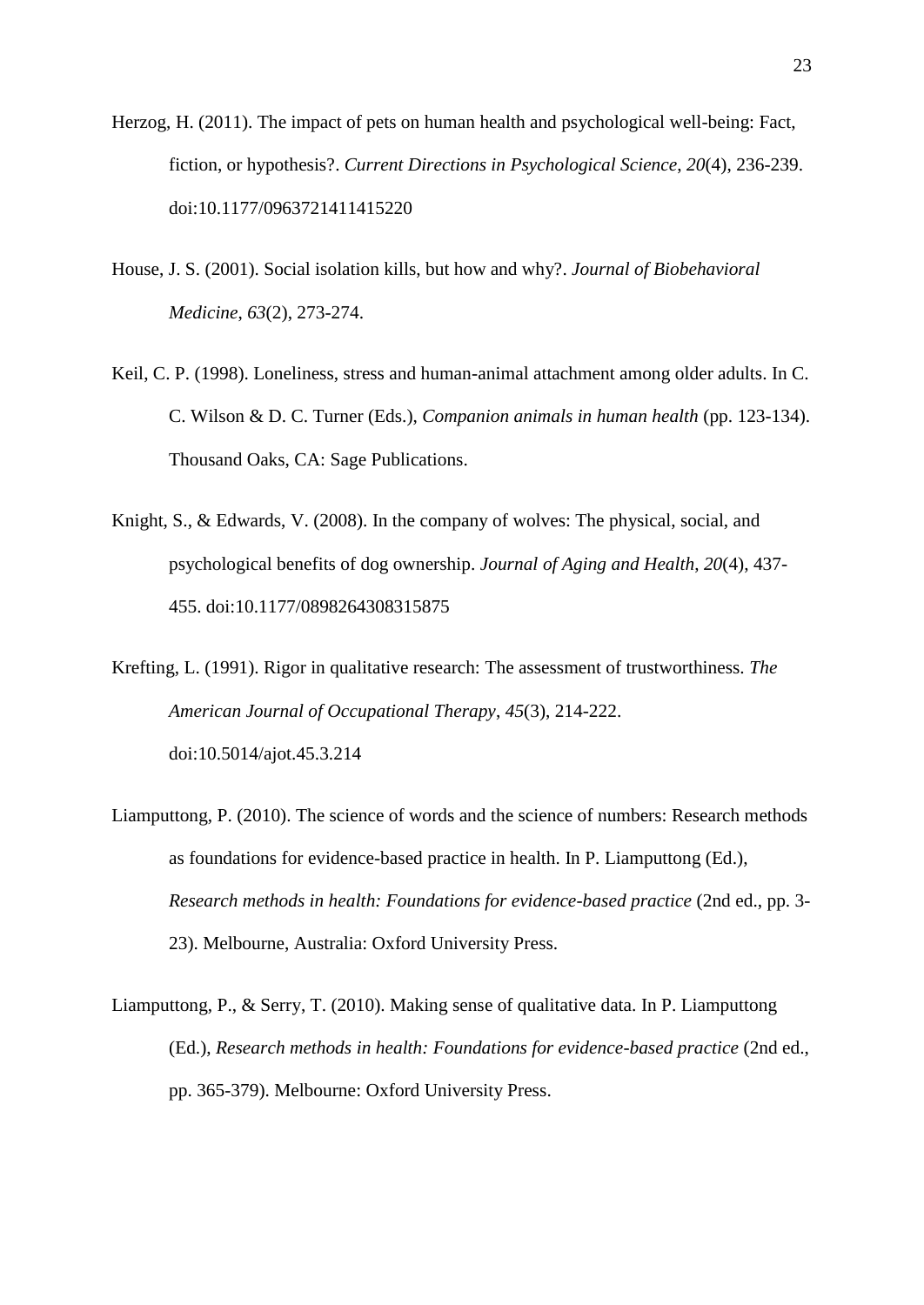McConnell, A. R., Brown, C. M., Shoda, T. M., Stayton, L. E., & Martin, C. E. (2011). Friends with benefits: On the positive consequences of pet ownership. *Journal of Personality and Social Psychology*, *101*(6), 1239-1252. doi:10.1037/a0024506

- McNicholas, J., Gilbey, A., Rennie, A., Ahmedzai, S., Dono, J., & Ormerod, E. (2005). Pet ownership and human health: A brief review of evidence and issues. *British Medical Journal, 331*(7527), 1252-12554.
- Pachana, N. A., Ford, J. H., Andrew, B., & Dobson, A. J. (2005). Relationship between companion animals and self-reported health in older women: Cause, effect or artefact?. *International Journal of Behavioural Medicine, 12*(2), 103-110.
- Parker, G., Gayed, A., Owen, C., Hyett, M., Hilton, T., & Heruc, G. (2010). Survival following an acute coronary syndrome: A pet theory put to the test. *Acta Psychiatrica Scandinavica*, *121*, 65–70.
- Parslow, R. A., Christensen, H., Rodgers, B., & Jacomb, P. (2005). Pet ownership and health in older adults: Findings from a survey of 2,551 community-based Australians aged 60-64. *Gerontology*, *51*(1), 40-47. doi:10.1159/000081433
- Rosenkoetter, M. (1991). Health promotion: The influence of pets on life patterns in the home. *Holistic Nursing Practice*, *5*(2), 42-51.
- Serpell, J. (1991). Beneficial effects of pet ownership on some aspects of human health and behaviour. *Journal of the Royal Society of Medicine*, *84*(12), 717-720. doi: 10.1177/014107689108401209
- Straatman, I., Hanson, E.K.S., Endenburg, N., & Mol, J.A. (1997). The influence of a dog on male students during a stressor. *Anthrozoös*, *10*, 191–197.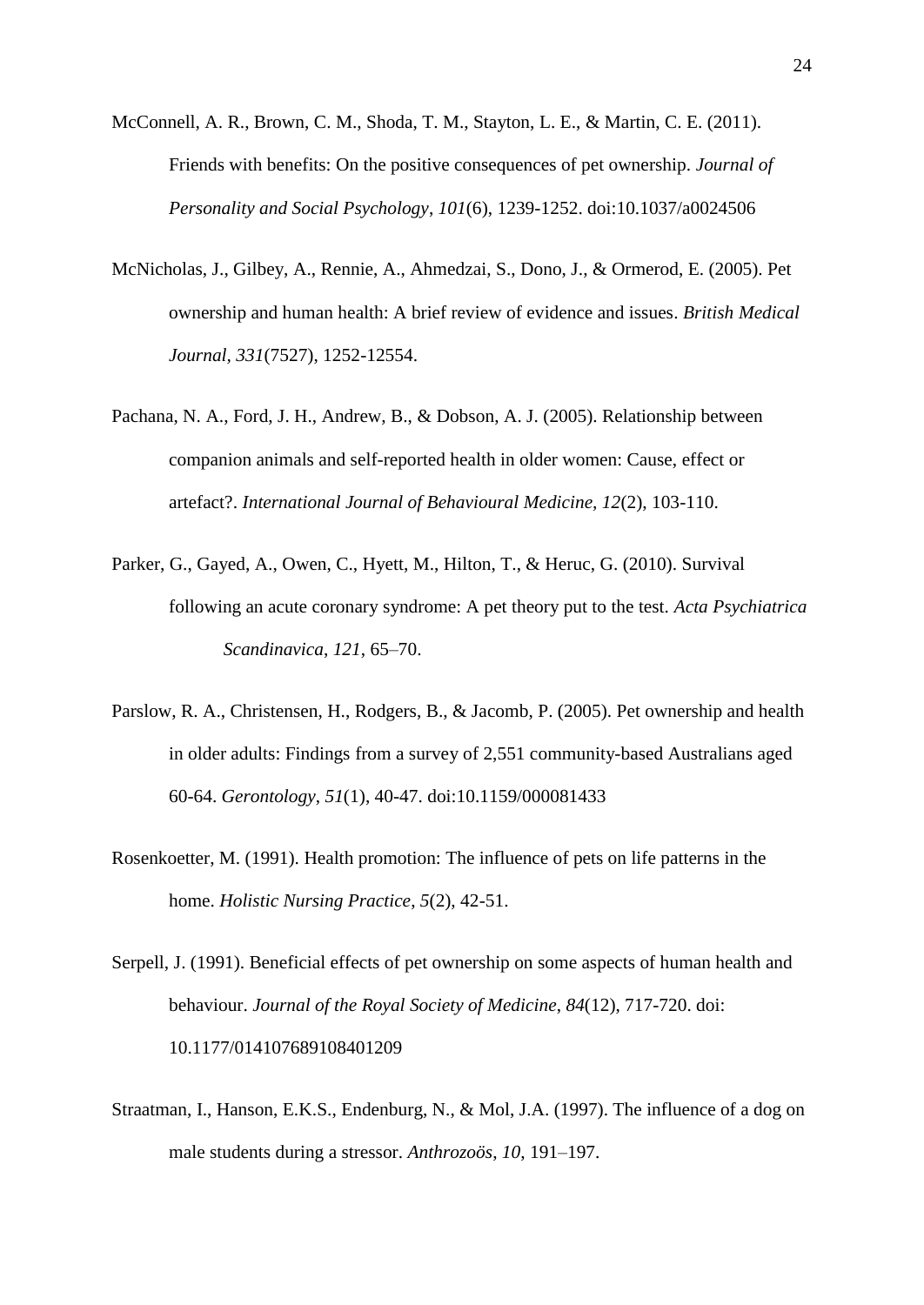- Thoits, P. (1995). Stress, coping, and social support processes: Where are we? What next?. *Journal of Health and Social Behavior*, *35*, 53-79.
- Tucker, J., Friedman, H. S., Tsai, C. M., Martin, L. R. (1995). Playing with pets and longevity among older people. *Psychology and Aging, 10*(1), 3-7.
- Ware, J. E., & Gandek, B. (1998). Overview of the SF-36V2® health survey and the international quality of life assessment (IQOLA) project. *Journal of Clinical Epidemiology*, *51*(11), 903-912.
- Ware, J. E., Kosinski, M., Bjorner, J. B., Turner-Bowker, D. M., Gandek, B., & Maruisch, M. E. (2008). *SF-36V2® Health survey: Administration guide for clinical investigators*. Lincoln, RI: QualityMetric Incorporated.
- Wells, D. L. (2009). The effects of animals on human health and well-being. *Journal of Social Issues*, *65*(3), 523-543. doi:10.1111/j.1540-4560.2009.01612.x
- Wells, Y., & Rodi, H. (2000). Effects of pet ownership on the health and well-being of older people. *Australasian Journal on Ageing, 19*(3), 143-148.
- Winefield, H. R., Black, A., & Chur-Hansen, A. (2008). Health effects of ownership of and attachment to companion animals in an older population. *International Journal of Behavioral Medicine, 15*, 303-310. doi:10.1080/10705500802365532
- World Health Organization. (1946). *Preamble to the Constitution of the World Health Organization as adopted by the International Health Conference, New York.* Retrieved from http://www.who.int/about/definition/en/print.html
- World Health Organisation. (2013). *Definition of an older or elderly person*. Retrieved from http://www.who.int/healthinfo/survey/ageingdefnolder/en/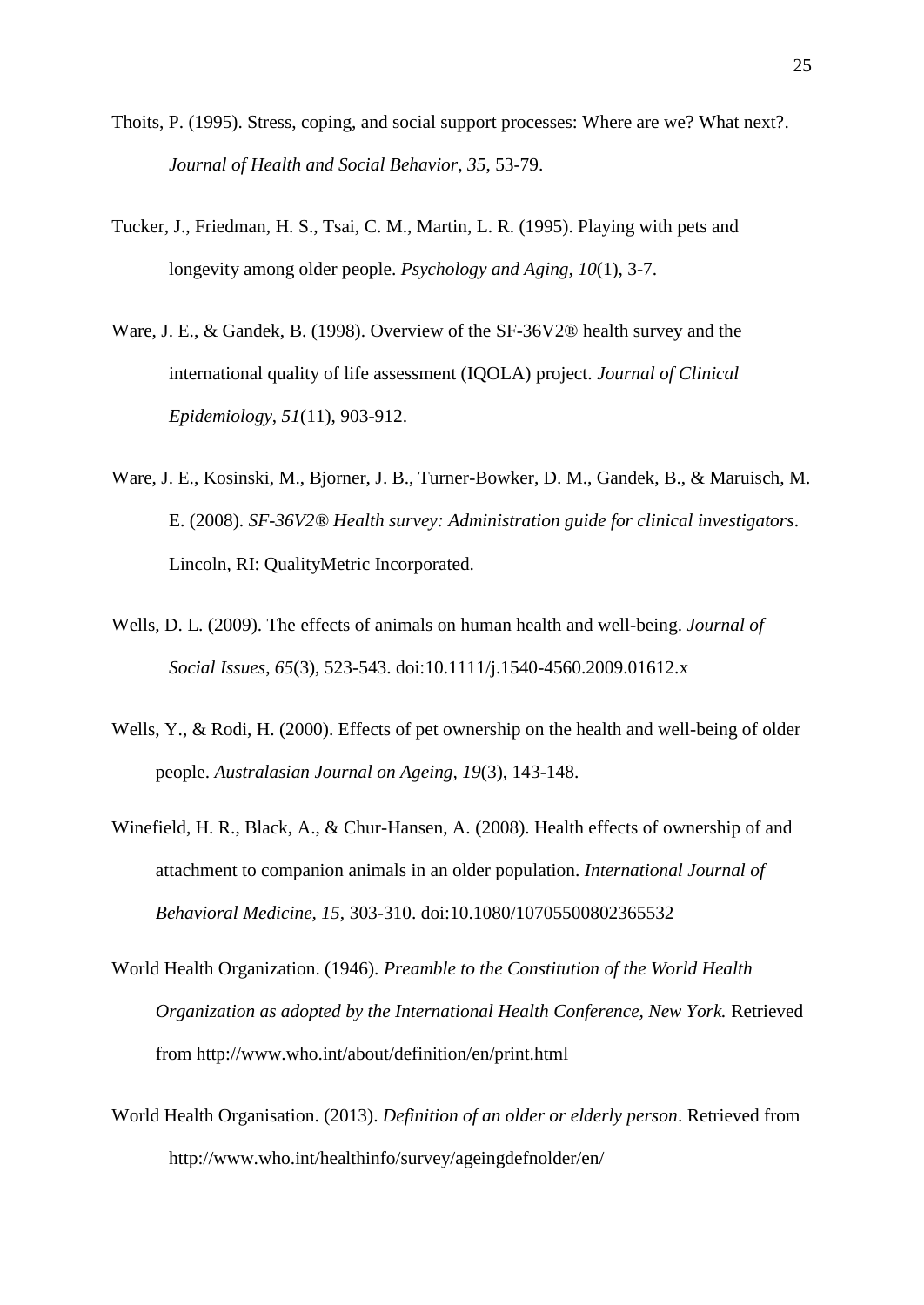

*Figure 1.* Physical component summary of the SF-36v2® compared to normative data



*Figure 2.* Mental component summary of the SF-36v2® compared to normative data

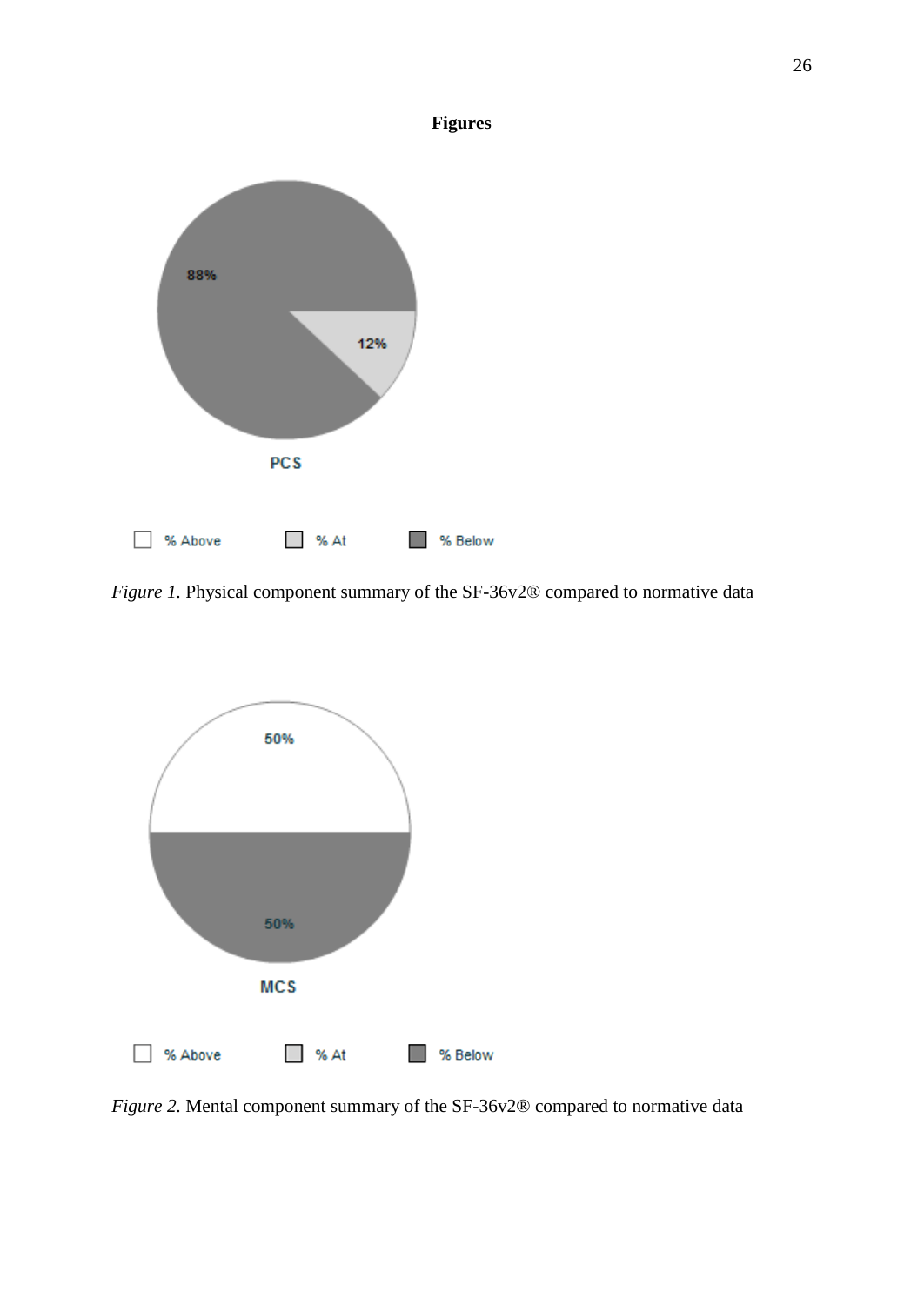

*Figure 3.* Theme map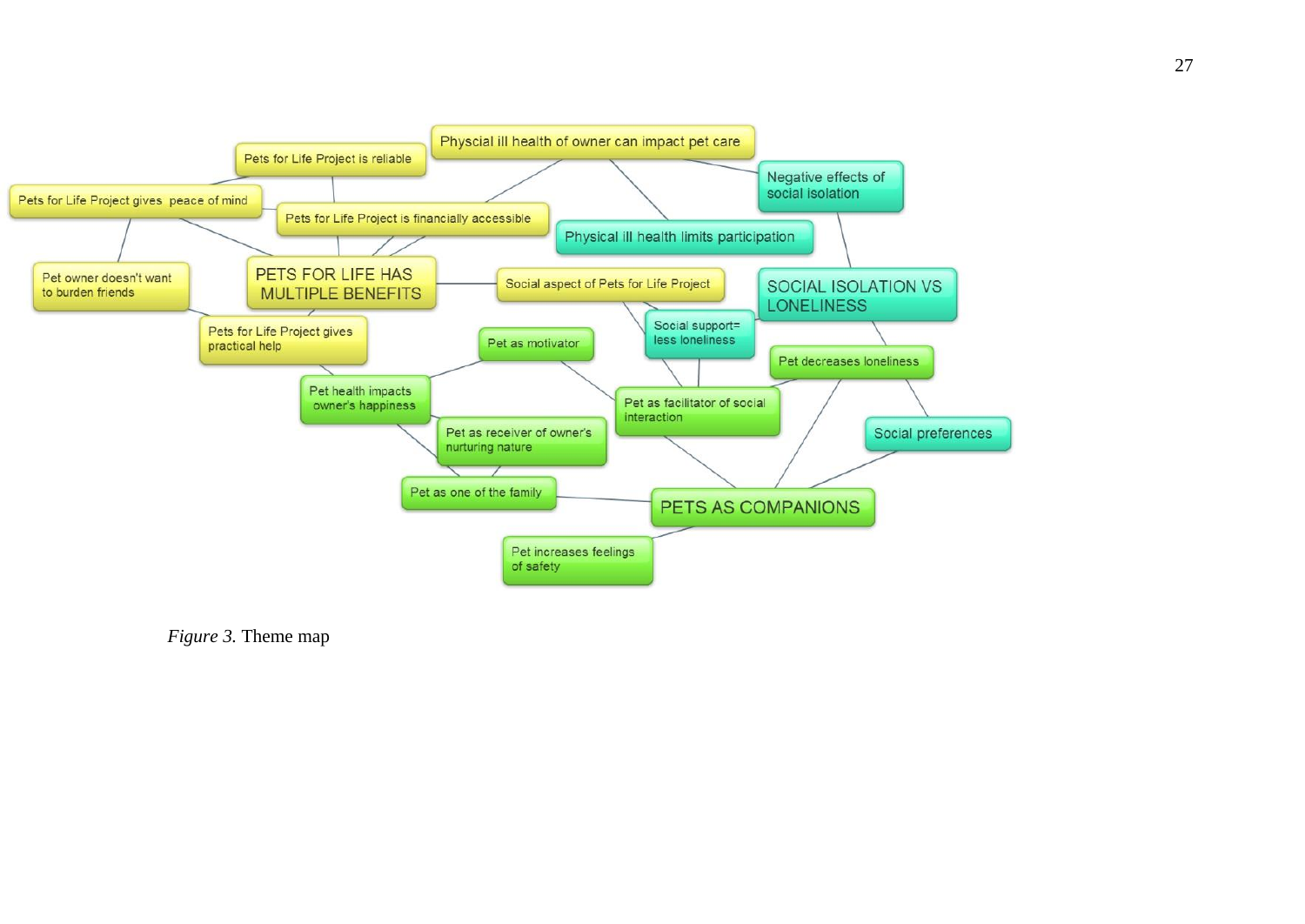# **Tables**

# Table 1

| Summary of Subthemes from Social Isolation versus Loneliness |  |
|--------------------------------------------------------------|--|
|--------------------------------------------------------------|--|

| <b>Examples of Quotes from Participants</b>                  |
|--------------------------------------------------------------|
| "Yeah I mean I want to be climbing Mt Everest to go and      |
| see Kathmandu or whatever but I can't, it's unrealistic      |
| [my pet] is all I've got currently because I can't go do all |
| these things." Valerie                                       |
| "I don't know how people who are older than I and really     |
| immobilised, I don't know how they survive being so          |
| lonely, it's a killer." Mary                                 |
| "I've always said I get on very well with me. I don't need   |
| other people to make me happy"- Betty                        |
| "I'm not a people person" - Valerie.                         |
| "Companionship. Day to day - friendships. Having people      |
| that are there to care for me, help me if I need it, so      |
| valuable to me." - Lynne                                     |
|                                                              |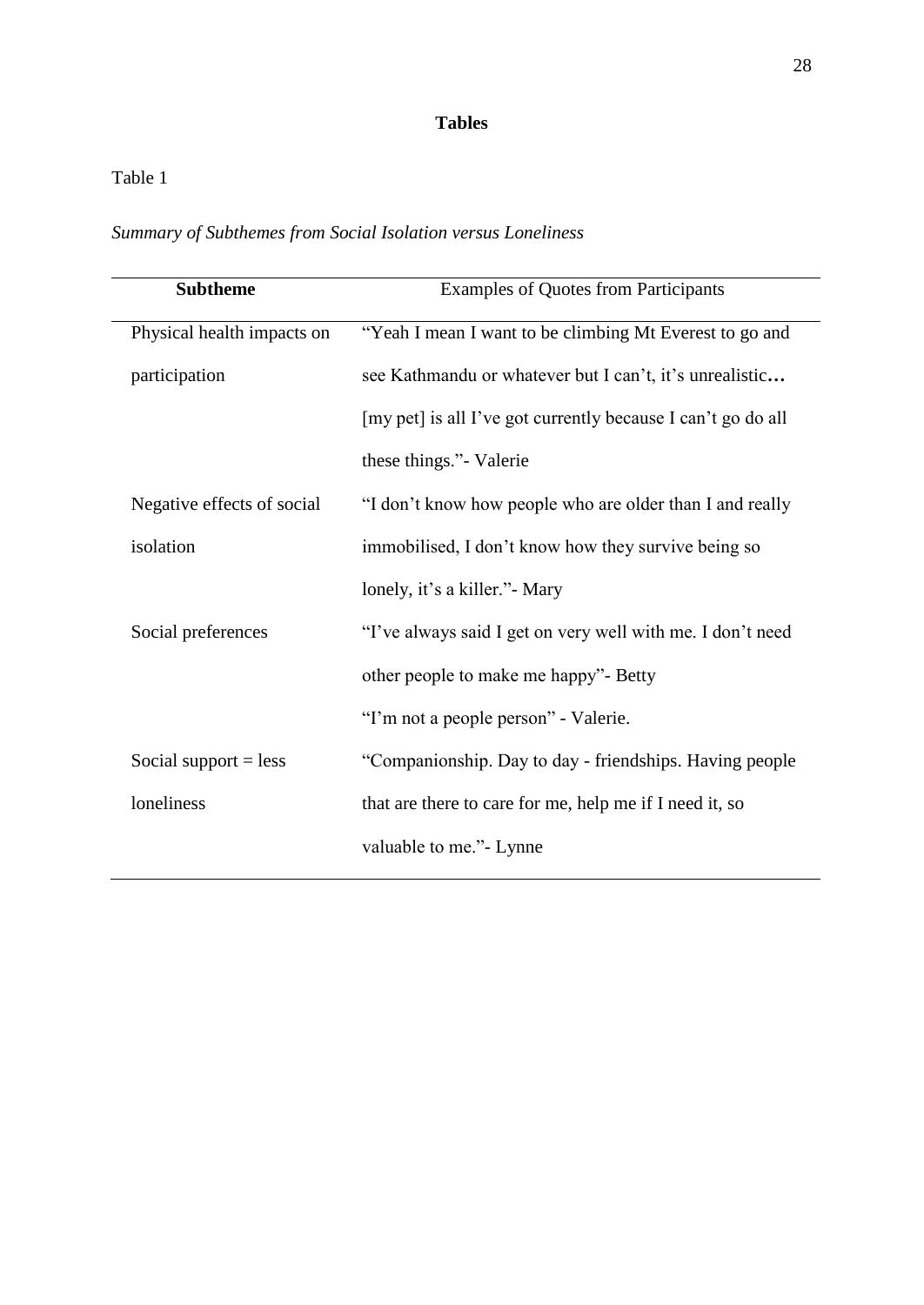# Table 2

# *Summary of Subthemes from Pets as Companions*

| "If I take him for a walk it was great because it meant I had to go for a<br>"I could be inclined to get a bit down on the dumps, depressed. That<br>was how I was going before. She [the pet] gives me a burst of energy.<br>I have to do things for her when I'm perhaps feeling a bit depressed |
|----------------------------------------------------------------------------------------------------------------------------------------------------------------------------------------------------------------------------------------------------------------------------------------------------|
|                                                                                                                                                                                                                                                                                                    |
|                                                                                                                                                                                                                                                                                                    |
|                                                                                                                                                                                                                                                                                                    |
|                                                                                                                                                                                                                                                                                                    |
|                                                                                                                                                                                                                                                                                                    |
|                                                                                                                                                                                                                                                                                                    |
| "That might be the only interaction they have with a living thing [with                                                                                                                                                                                                                            |
| their pet I would be very empty, I'd be very lost and lonely [without]                                                                                                                                                                                                                             |
|                                                                                                                                                                                                                                                                                                    |
|                                                                                                                                                                                                                                                                                                    |
| they stop, 'how are you? Oh look what a lovely dog' and they make a                                                                                                                                                                                                                                |
|                                                                                                                                                                                                                                                                                                    |
|                                                                                                                                                                                                                                                                                                    |
| nurturing thing and it's still there. Like having a child, you have got to                                                                                                                                                                                                                         |
|                                                                                                                                                                                                                                                                                                    |
|                                                                                                                                                                                                                                                                                                    |
|                                                                                                                                                                                                                                                                                                    |
| "I always feel safe with her here because she knows even if anybody                                                                                                                                                                                                                                |
|                                                                                                                                                                                                                                                                                                    |
| "Well it helps Patch be healthier and happier. And if he's healthier and                                                                                                                                                                                                                           |
|                                                                                                                                                                                                                                                                                                    |
| "If I don't meet people I know, I meet people that I don't know and                                                                                                                                                                                                                                |